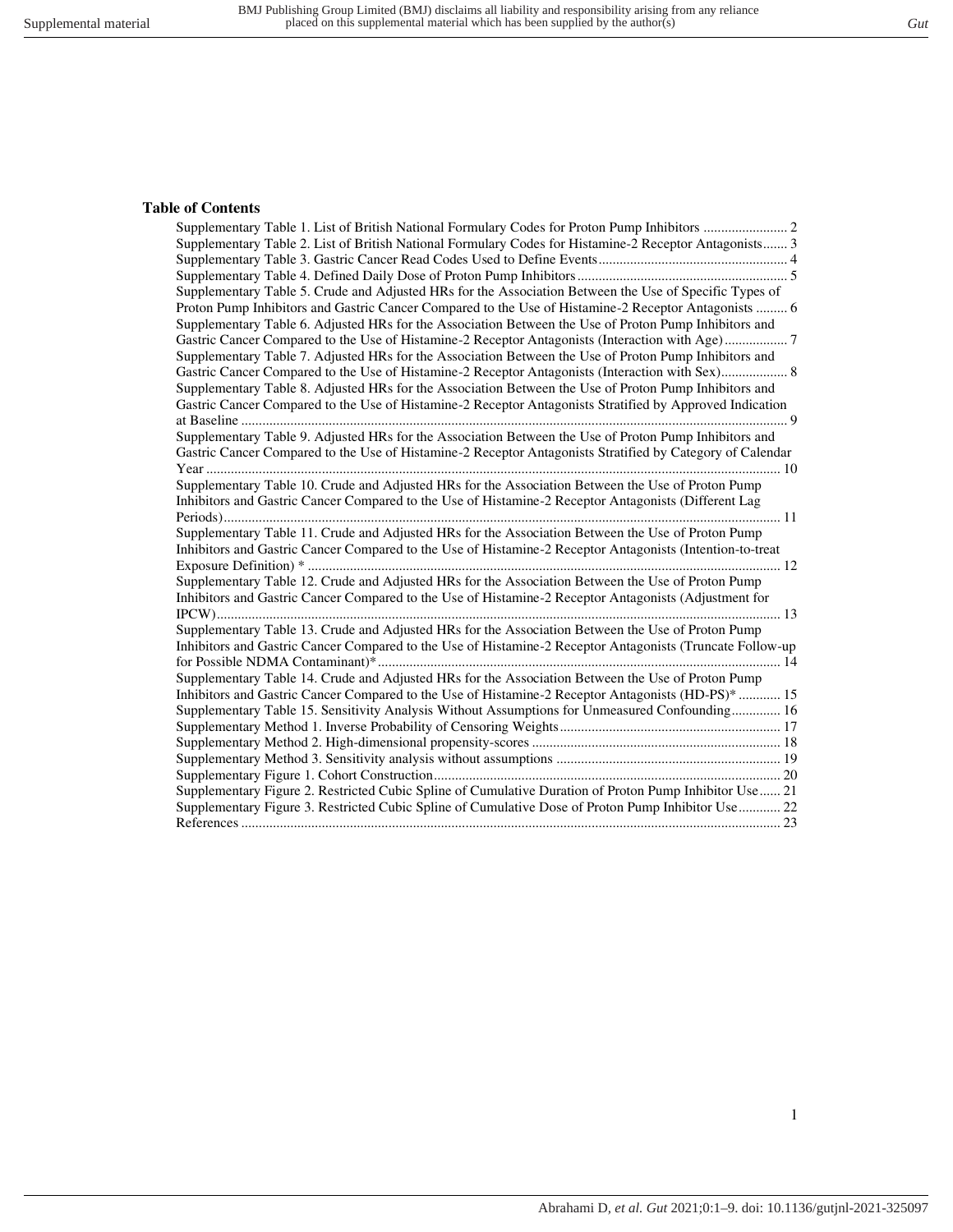<span id="page-1-0"></span>

| <b>Supplementary Table 1. List of British National Formulary Codes for Proton Pump</b> |  |
|----------------------------------------------------------------------------------------|--|
| <b>Inhibitors</b>                                                                      |  |
| Dultiple Mattersed Formerland Header<br>Duttal, Mattanal Equipment Cada                |  |

| <b>British National Formulary Header</b>               |
|--------------------------------------------------------|
| Proton Pump Inhibitors/Broad-spectrum Penicillins      |
| Proton Pump Inhibitors/Non-steroidal Anti-inflammatory |
| Drugs                                                  |
| Proton Pump Inhibitors/Macrolides                      |
| <b>Proton Pump Inhibitors</b>                          |
|                                                        |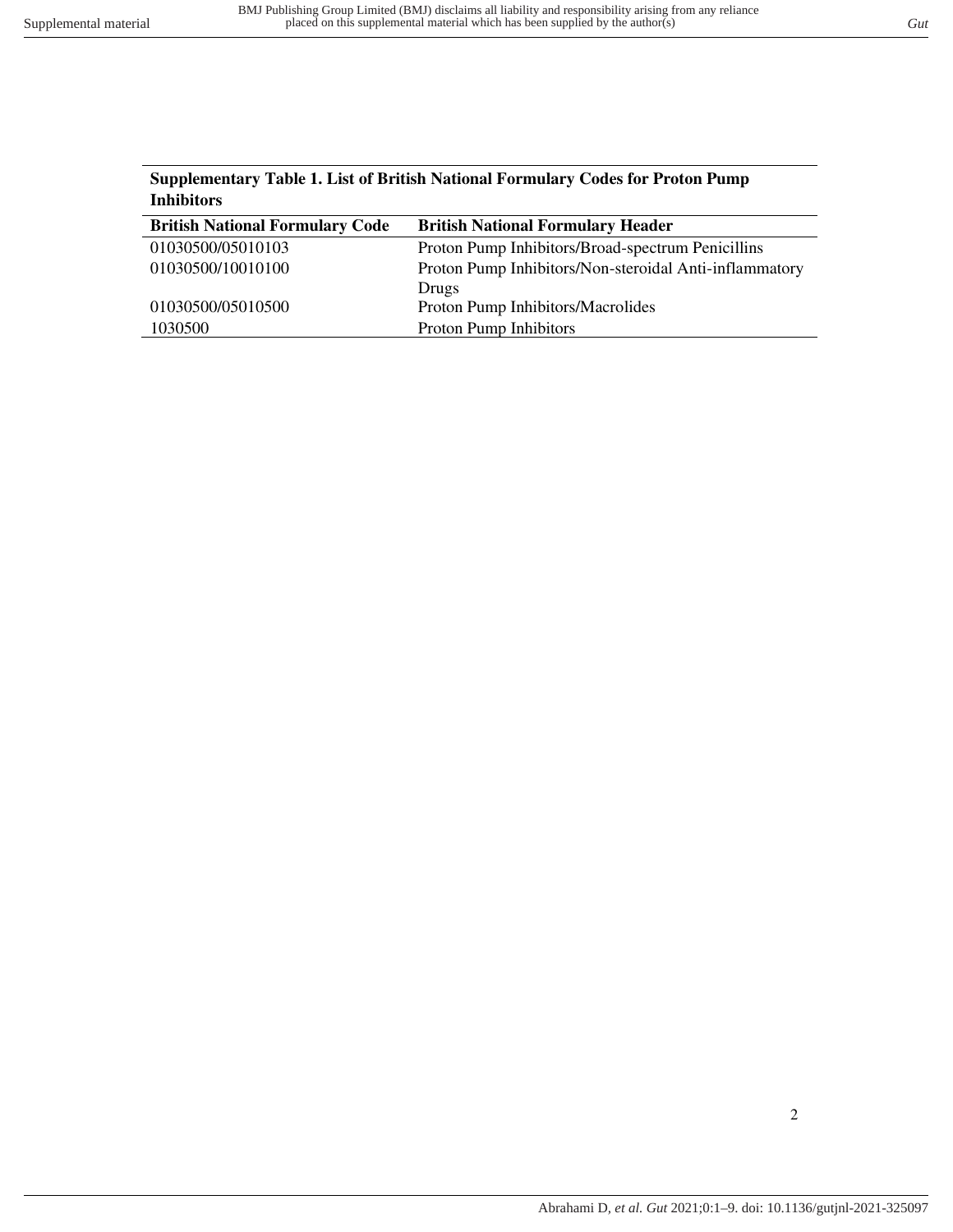| $\mathcal{O}$ applicationally a family 2. Eqst of Definish Foundational Politician $\mathcal{V}$ Cours for Thistanning-2<br><b>Receptor Antagonists</b> |                                                            |  |  |  |  |
|---------------------------------------------------------------------------------------------------------------------------------------------------------|------------------------------------------------------------|--|--|--|--|
| <b>British National Formulary Code</b>                                                                                                                  | <b>British National Formulary Header</b>                   |  |  |  |  |
| 1030100                                                                                                                                                 | H <sub>2</sub> receptor antagonists                        |  |  |  |  |
| 01030100/01010201                                                                                                                                       | H <sub>2</sub> receptor antagonists/Alginate preparations  |  |  |  |  |
| 01030300/01030100                                                                                                                                       | Chelates and complexes/H2 receptor antagonists             |  |  |  |  |
| 01030300/01030100                                                                                                                                       | Chelates and complexes/H <sub>2</sub> receptor antagonists |  |  |  |  |
| 01030100/01010202                                                                                                                                       | H <sub>2</sub> receptor antagonists/Indigestion remedies   |  |  |  |  |

01010201/01030100 Compound Alginate Preparations/H2-Receptor Antagonists

01010202/01030100 Indigestion Preparations/H2-Receptor Antagonists

<span id="page-2-0"></span>**Supplementary Table 2. List of British National Formulary Codes for Histamine-2** 

Abbreviations: H2, Histamine-2.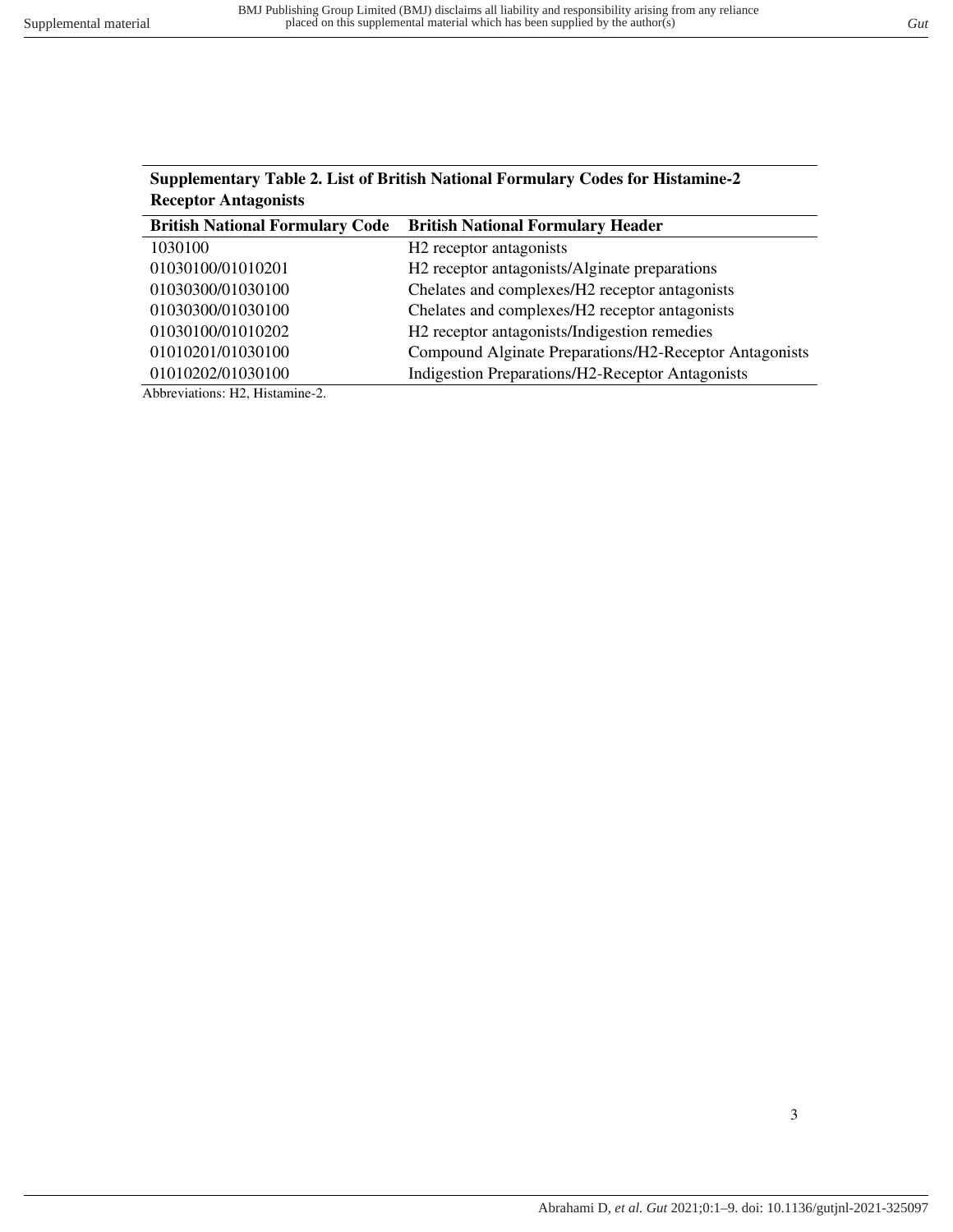<span id="page-3-0"></span>

| <b>Supplementary Table 3. Gastric Cancer Read Codes Used to Define Events</b> |                                                              |  |  |  |  |
|-------------------------------------------------------------------------------|--------------------------------------------------------------|--|--|--|--|
| <b>Read Code</b>                                                              | <b>Read Term</b>                                             |  |  |  |  |
| B11y100                                                                       | Malignant neoplasm of posterior wall of stomach NEC          |  |  |  |  |
| B11y000                                                                       | Malignant neoplasm of anterior wall of stomach NEC           |  |  |  |  |
| B110000                                                                       | Malignant neoplasm of cardiac orifice of stomach             |  |  |  |  |
| <b>B</b> 11.11                                                                | Gastric neoplasm                                             |  |  |  |  |
| B110100                                                                       | Malignant neoplasm of cardio-oesophageal junction of stomach |  |  |  |  |
| B110111                                                                       | Malignant neoplasm of gastro-oesophageal junction            |  |  |  |  |
| B113.00                                                                       | Malignant neoplasm of fundus of stomach                      |  |  |  |  |
| B111.00                                                                       | Malignant neoplasm of pylorus of stomach                     |  |  |  |  |
| <b>B117.00</b>                                                                | Malignant neoplasm, overlapping lesion of stomach            |  |  |  |  |
| <b>B</b> 11.00                                                                | Malignant neoplasm of stomach                                |  |  |  |  |
| B11yz00                                                                       | Malignant neoplasm of other specified site of stomach NOS    |  |  |  |  |
| B11y.00                                                                       | Malignant neoplasm of other specified site of stomach        |  |  |  |  |
| B11z.00                                                                       | Malignant neoplasm of stomach NOS                            |  |  |  |  |
| B115.00                                                                       | Malignant neoplasm of lesser curve of stomach unspecified    |  |  |  |  |
| B116.00                                                                       | Malignant neoplasm of greater curve of stomach unspecified   |  |  |  |  |
| B114.00                                                                       | Malignant neoplasm of body of stomach                        |  |  |  |  |
| B111000                                                                       | Malignant neoplasm of prepylorus of stomach                  |  |  |  |  |
| B112.00                                                                       | Malignant neoplasm of pyloric antrum of stomach              |  |  |  |  |
| B110.00                                                                       | Malignant neoplasm of cardia of stomach                      |  |  |  |  |
| B111100                                                                       | Malignant neoplasm of pyloric canal of stomach               |  |  |  |  |
| B111z00                                                                       | Malignant neoplasm of pylorus of stomach NOS                 |  |  |  |  |
| B110z00                                                                       | Malignant neoplasm of cardia of stomach NOS                  |  |  |  |  |

Abbreviations: NEC, Neuroendocrine carcinoma; NOS, not otherwise specified.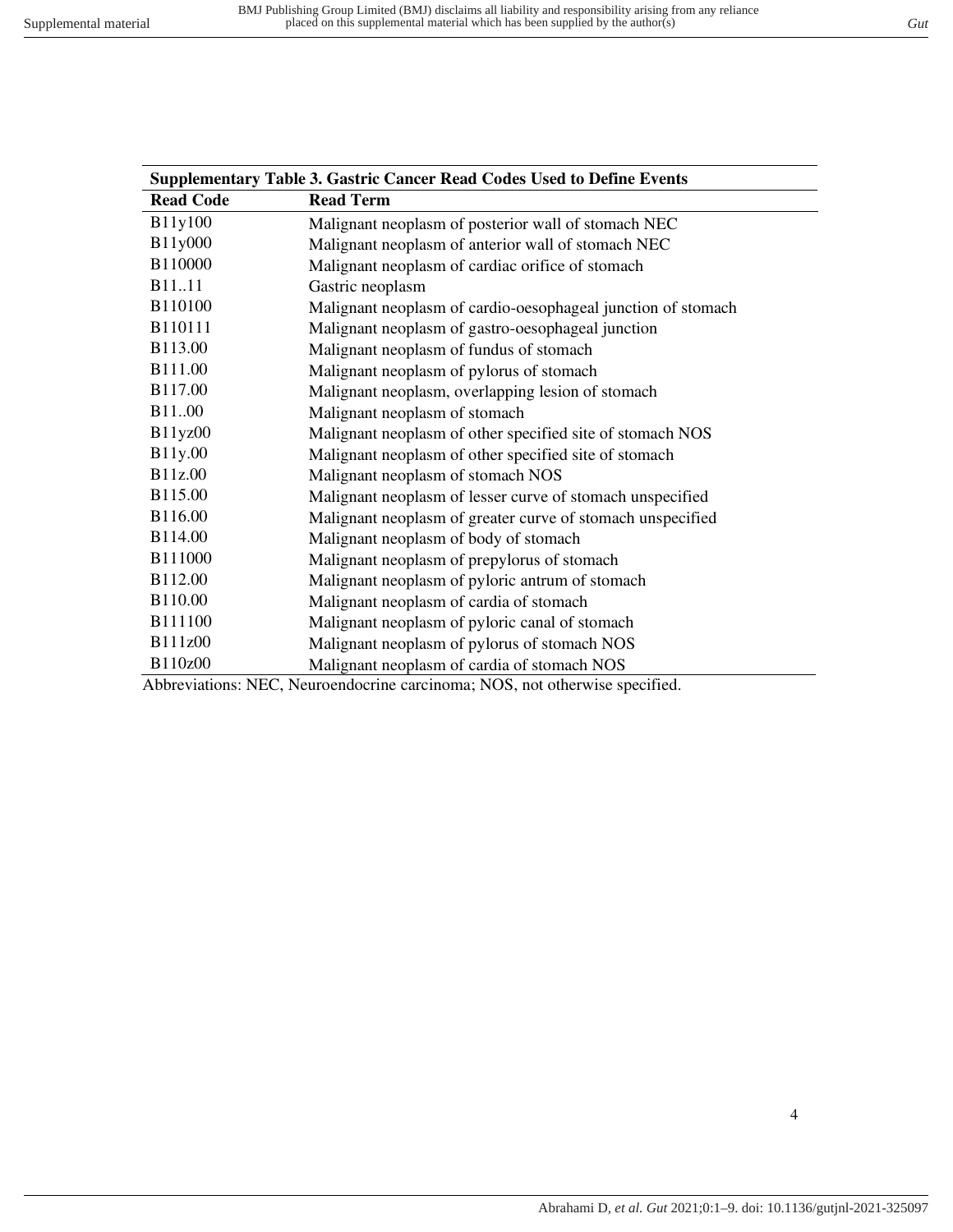<span id="page-4-0"></span>

| <b>Supplementary Table 4. Defined Daily Dose of Proton Pump Inhibitors</b> |                            |  |  |  |
|----------------------------------------------------------------------------|----------------------------|--|--|--|
| <b>Proton Pump Inhibitor Type</b>                                          | <b>Defined Daily Dose*</b> |  |  |  |
| Omeprazole                                                                 | $20 \,\mathrm{mg}$         |  |  |  |
| Esomeprazole                                                               | $30 \text{ mg}$            |  |  |  |
| Rabeprazole                                                                | $20 \text{ mg}$            |  |  |  |
| Lansoprazole                                                               | $30 \text{ mg}$            |  |  |  |
| Pantoprazole                                                               | $40 \text{ mg}$            |  |  |  |

\*All doses are equivalent to 1 Defined Daily Dose.

The dose of each PPI prescription was defined according to the World Health Organization defined daily dose and converted into omeprazole equivalents.<sup>1</sup> This allows for PPIs with different potencies to be compared. According to the defined daily dose, a patient prescribed a 30-day course of 30-mg of esomeprazole is equivalent to a patient prescribed a 30-day course of 20-mg omeprazole.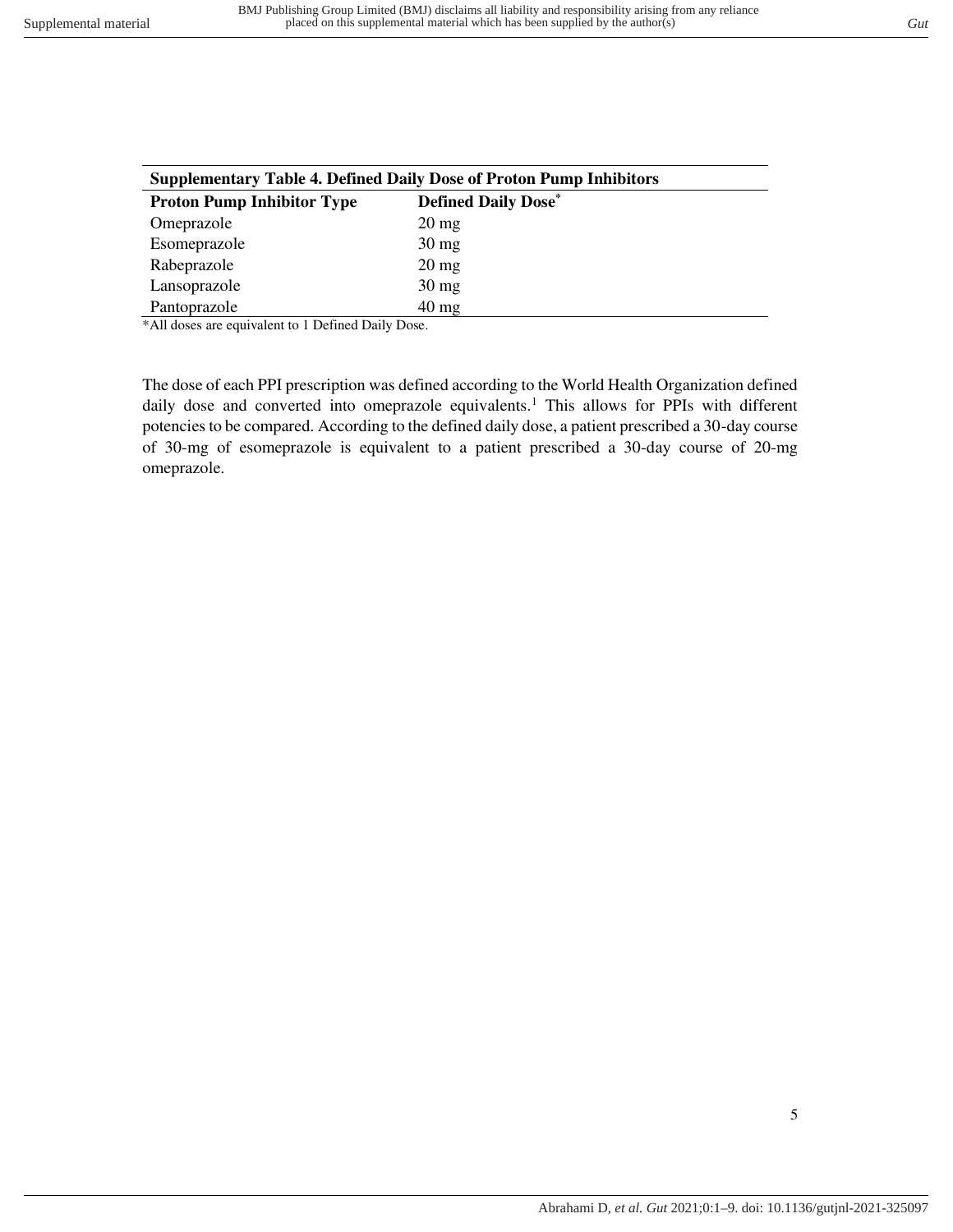**Supplementary Table 5. Crude and Adjusted HRs for the Association Between the Use of Specific Types of Proton Pump Inhibitors and Gastric Cancer Compared to the Use of Histamine-2 Receptor Antagonists**

| <b>Exposure</b>                       | Events | <b>Person-years</b> | Crude incidence<br>rate $(95\% \text{ CI})^*$ | Crude<br>HR | Calendar-year<br>weighted HR  | <b>Marginal HR</b><br>$(95\% \text{ CI})$ † |
|---------------------------------------|--------|---------------------|-----------------------------------------------|-------------|-------------------------------|---------------------------------------------|
| Histamine-2 receptor antagonists      | 244    | 947.418             | $25.8(22.6 \text{ to } 29.2)$                 | 1.00        | 1.00 [Reference]              | 1.00 [Reference]                            |
| Proton pump inhibitor type $\ddagger$ |        |                     |                                               |             |                               |                                             |
| Esomeprazole                          | ۱7     | 78.412              | $21.7(12.6 \text{ to } 34.7)$                 | 0.86        | $1.15(0.70 \text{ to } 1.89)$ | $1.25(0.72 \text{ to } 2.16)$               |
| Lansoprazole                          | 426    | 1,685,920           | $25.3(22.9 \text{ to } 27.8)$                 | 0.98        | $1.37(1.15 \text{ to } 1.63)$ | $1.48(1.10 \text{ to } 2.01)$               |
| Omeprazole                            | 661    | 2,867,210           | $23.1(21.3 \text{ to } 24.9)$                 | 0.88        | $1.34(1.13 \text{ to } 1.58)$ | 1.45 $(1.03 \text{ to } 2.02)$              |
| Pantoprazole                          | 22     | 102,816             | $21.4(13.4 \text{ to } 32.4)$                 | 0.86        | $1.10(0.71 \text{ to } 1.71)$ | 1.19 $(0.73 \text{ to } 1.95)$              |
| Rabeprazole                           | 40     | 150,378             | $26.6(19.0 \text{ to } 36.2)$                 | 1.07        | $1.34(0.95 \text{ to } 1.89)$ | 1.44 $(0.96 \text{ to } 2.15)$              |

Abbreviations: HR, hazard ratio; CI, confidence interval.

\* Per 100,000 person-years.

<span id="page-5-0"></span>**†**Weighted using standardized mortality ratio weights.

**‡** Combination users contributed 0 events and 3,035 person-years of follow-up.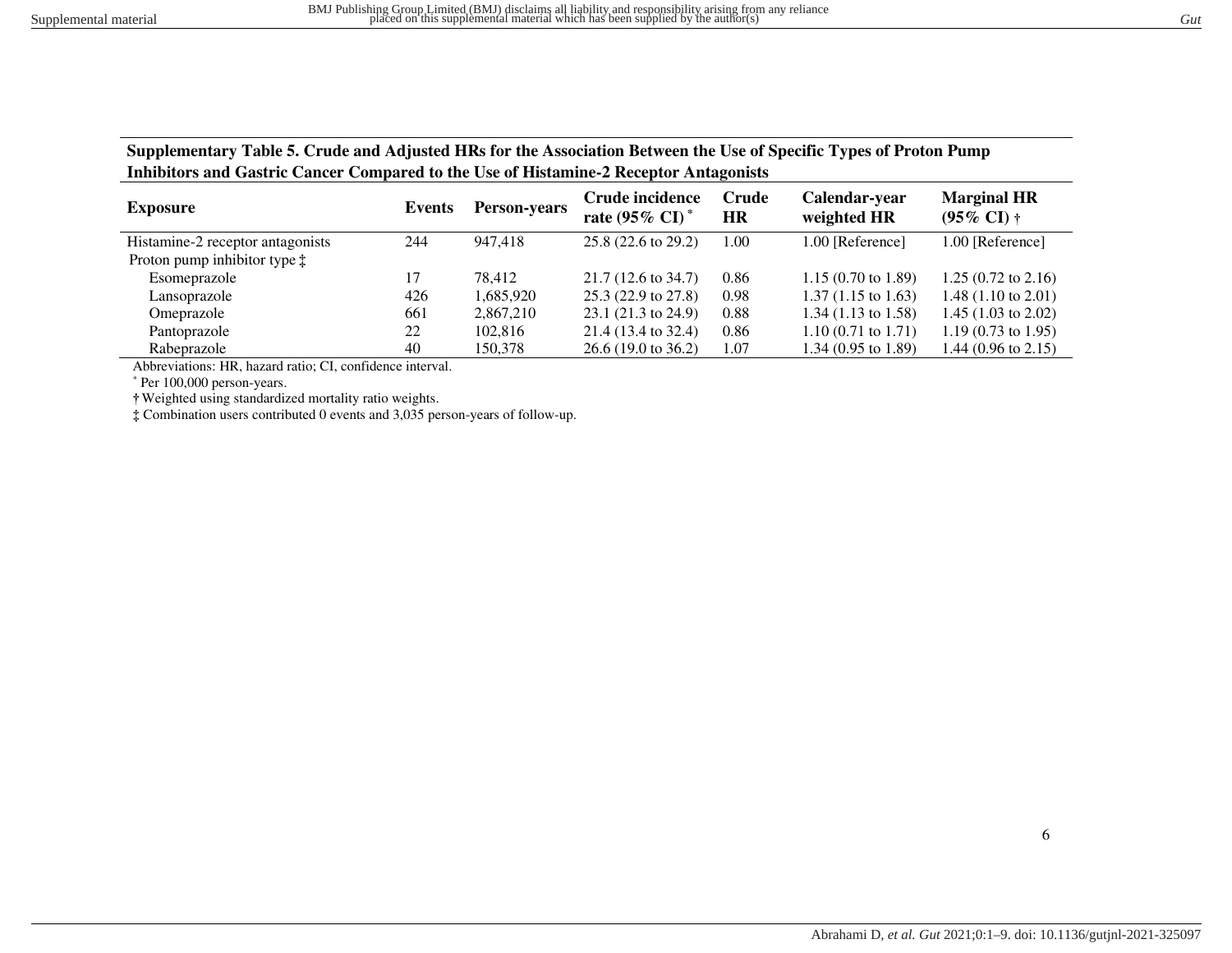<span id="page-6-0"></span>

| Supplementary Table 6. Adjusted HRs for the Association Between the Use of Proton Pump Inhibitors |
|---------------------------------------------------------------------------------------------------|
| and Gastric Cancer Compared to the Use of Histamine-2 Receptor Antagonists (Interaction with Age) |

|                                            | Age $\leq 65$                 | Age 65-74                      | <u>。</u><br>$Age \geq 75$      |
|--------------------------------------------|-------------------------------|--------------------------------|--------------------------------|
| Events                                     | 431                           | 491                            | 488                            |
| Person-Years                               | 3,907,039                     | 1,191,102                      | 737,049                        |
| Crude incidence rate $(95\% \text{ CI})^*$ | $11.0(10.0 \text{ to } 12.1)$ | $41.2$ (37.7 to 45.0)          | 66.2 (60.5 to 72.4)            |
| Crude HR                                   |                               |                                |                                |
| Histamine-2 receptor antagonists           | 1.00                          | 1.00                           | 1.00                           |
| Proton pump inhibitors                     | 0.77                          | 1.02                           | 1.00                           |
|                                            |                               |                                | p-interaction: 0.18            |
| Adjusted HR (95% CI) <sup>†</sup>          |                               |                                |                                |
| Histamine-2 receptor antagonists           | 1.00 [Reference]              | 1.00 [Reference]               | 1.00 [Reference]               |
| Proton pump inhibitors                     | $1.27(0.69 \text{ to } 2.33)$ | 1.42 $(0.84 \text{ to } 2.40)$ | 1.71 $(1.04 \text{ to } 2.81)$ |
|                                            |                               |                                | p-interaction: 0.75            |

Abbreviations: HR, hazard ratio; CI, confidence interval.

\* Per 100,000 person-years.

**†**Weighted using standardized mortality ratio weights.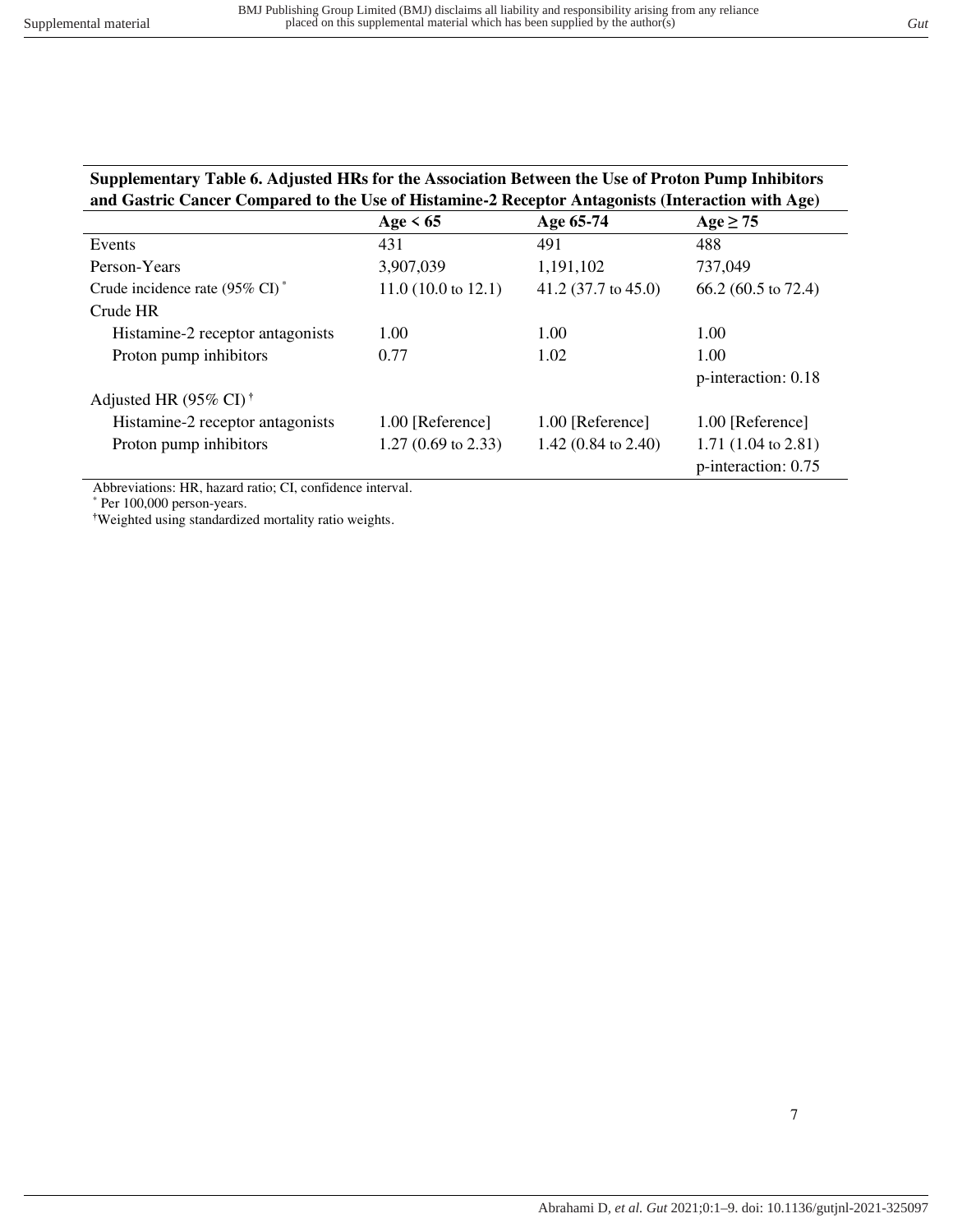# <span id="page-7-0"></span>**Supplementary Table 7. Adjusted HRs for the Association Between the Use of Proton Pump Inhibitors and Gastric Cancer Compared to the Use of Histamine-2 Receptor Antagonists (Interaction with Sex)**

|                                            | <b>Male</b>                   | <b>Female</b>                  |
|--------------------------------------------|-------------------------------|--------------------------------|
| Events                                     | 854                           | 556                            |
| Person-Years                               | 2,591,410                     | 3,243,779                      |
| Crude Incidence Rate $(95\% \text{ CI})^*$ | 33.0 (30.8 to 35.2)           | 17.1 $(15.7 \text{ to } 18.6)$ |
| Crude HR                                   |                               |                                |
| Histamine-2 receptor antagonists           | 1.00                          | 1.00                           |
| Proton pump inhibitors                     | 0.87                          | 0.98                           |
|                                            |                               | p-interaction: 0.43            |
| Adjusted HR $(95\% \text{ CI})^{\dagger}$  |                               |                                |
| Histamine-2 receptor antagonists           | 1.00 [Reference]              | 1.00 [Reference]               |
| Proton pump inhibitors                     | $1.25(0.84 \text{ to } 1.88)$ | 1.91 $(1.22 \text{ to } 3.00)$ |
|                                            |                               | p-interaction: 0.17            |

Abbreviations: HR, hazard ratio; CI, confidence interval.

\* Per 100,000 person-years.

**†**Weighted using standardized mortality ratio weights.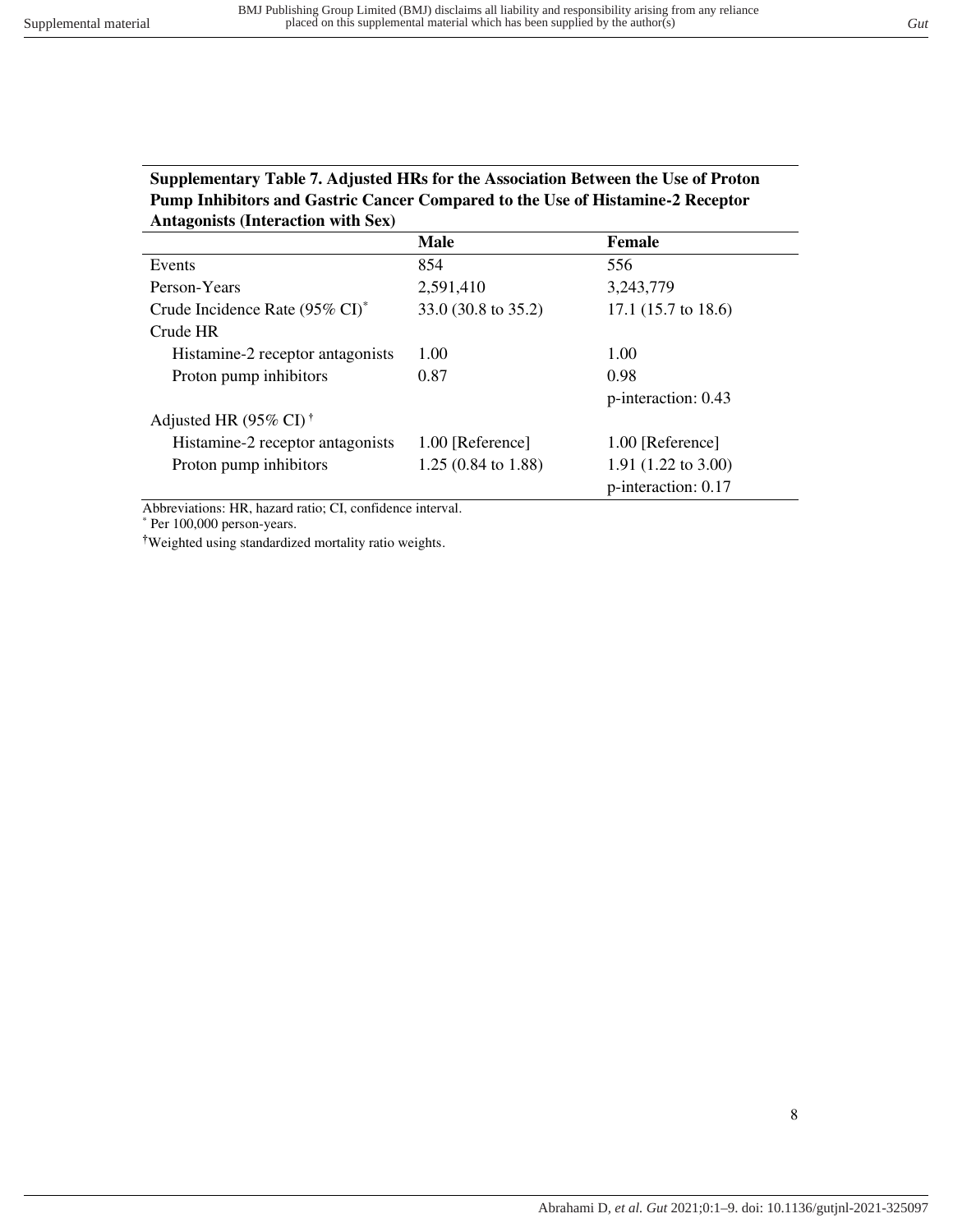**Supplementary Table 8. Adjusted HRs for the Association Between the Use of Proton Pump Inhibitors and Gastric Cancer Compared to the Use of Histamine-2 Receptor Antagonists Stratified by Approved Indication at Baseline** 

| Indication *                     | Events | <b>Person-years</b> | Crude incidence<br>rate (95% CI) <sup>†</sup> | Crude<br><b>HR</b> | Calendar-year<br>weighted HR   | <b>Marginal HR</b><br>$(95\% \text{ C}I) \dagger$ |
|----------------------------------|--------|---------------------|-----------------------------------------------|--------------------|--------------------------------|---------------------------------------------------|
| Gastroesophageal reflux disease  |        |                     |                                               |                    |                                |                                                   |
| Histamine-2 receptor antagonists | 20     | 78.410              | $25.5(15.6 \text{ to } 39.4)$                 | 1.00               | 1.00 [Reference]               | 1.00 [Reference]                                  |
| Proton pump inhibitor            | 106    | 484.578             | $21.9(17.9 \text{ to } 26.5)$                 | 0.86               | $1.23$ (0.71 to 2.13)          | 1.38 (0.59 to 3.22)                               |
| Peptic ulcer disease             |        |                     |                                               |                    |                                |                                                   |
| Histamine-2 receptor antagonists | 21     | 40.570              | $51.8$ (32.0 to 79.1)                         | 1.00               | 1.00 [Reference]               | 1.00 [Reference]                                  |
| Proton pump inhibitor            | 90     | 161,650             | 55.7 (44.8 to 68.4)                           | 1.06               | 1.38 $(0.77 \text{ to } 2.48)$ | 1.53 $(0.48 \text{ to } 4.92)$                    |
| Dyspepsia                        |        |                     |                                               |                    |                                |                                                   |
| Histamine-2 receptor antagonists | 97     | 292,664             | 33.1 $(26.9 \text{ to } 40.4)$                | 1.00               | 1.00 [Reference]               | 1.00 [Reference]                                  |
| Proton pump inhibitor            | 270    | 954.590             | $28.3(25.0 \text{ to } 31.9)$                 | 0.86               | $1.19(0.90 \text{ to } 1.56)$  | $1.12(0.69 \text{ to } 1.85)$                     |

<span id="page-8-0"></span>Abbreviations: HR, hazard ratio; CI, confidence interval.

\* Barrett's esophagus and *H. pylori* generated few events with unstable estimates.

† Per 100,000 person-years.

**‡**Weighted using standardized mortality ratio weights.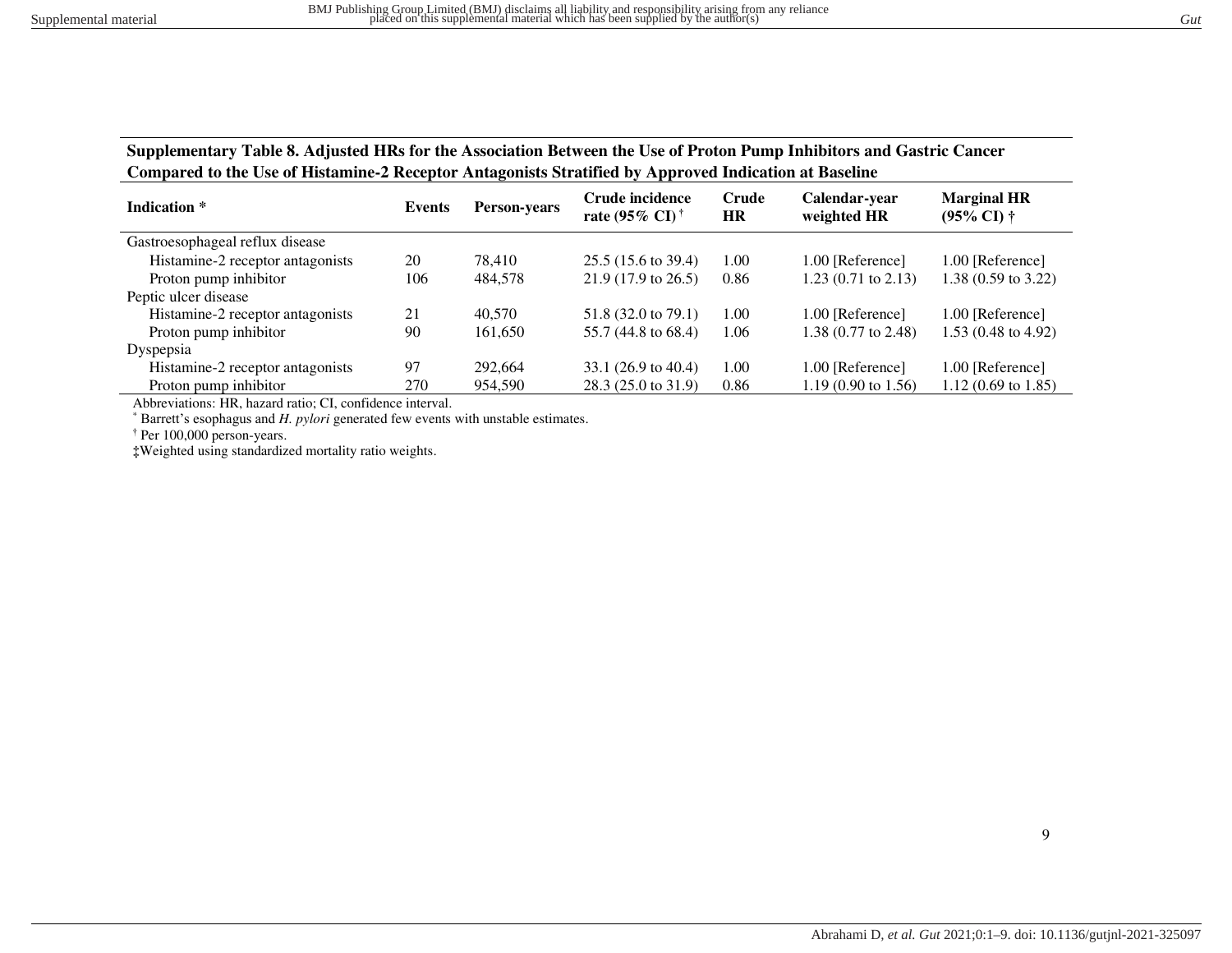**Supplementary Table 9. Adjusted HRs for the Association Between the Use of Proton Pump Inhibitors and Gastric Cancer Compared to the Use of Histamine-2 Receptor Antagonists Stratified by Category of Calendar Year** 

| <b>Calendar Year</b>                  | <b>Events</b> | Person-years | Crude incidence<br>rate $(95\% \text{ CI})^*$ | <b>Crude HR</b> | <b>Marginal HR</b><br>$(95\% \text{ CI})$ † |
|---------------------------------------|---------------|--------------|-----------------------------------------------|-----------------|---------------------------------------------|
| 1990-1994                             |               |              |                                               |                 |                                             |
| Histamine-2 receptor antagonists      | 88            | 221,998      | 39.6 (31.8 to 48.8)                           | 1.00            | 1.00 [Reference]                            |
| Proton pump inhibitor                 | 21            | 61,313       | 34.3 (21.2 to 52.4)                           | 0.89            | $0.95(0.58 \text{ to } 1.56)$               |
| 1995-1999                             |               |              |                                               |                 |                                             |
| Histamine-2 receptor antagonists      | 83            | 282,105      | 29.4 (23.4 to 36.5)                           | 1.00            | 1.00 [Reference]                            |
| Proton pump inhibitor                 | 89            | 305,308      | 29.2 (23.4 to 35.9)                           | 1.06            | $1.07(0.78 \text{ to } 1.46)$               |
| 2000-2004                             |               |              |                                               |                 |                                             |
| Histamine-2 receptor antagonists      | 54            | 280,498      | 19.3 $(14.5 \text{ to } 25.1)$                | 1.00            | 1.00 [Reference]                            |
| Proton pump inhibitor                 | 315           | 1,143,684    | $27.5(24.6 \text{ to } 30.8)$                 | 1.57            | 1.43 (1.04 to 1.98)                         |
| 2005-2009                             |               |              |                                               |                 |                                             |
| Histamine-2 receptor antagonists      | 9             | 114.596      | 7.9 $(3.6 \text{ to } 14.9)$                  | 1.00            | 1.00 [Reference]                            |
| Proton pump inhibitor                 | 515           | 1.999.341    | $25.8(23.6 \text{ to } 28.0)$                 | 3.43            | $2.55(1.21 \text{ to } 5.38)$               |
| 2010-2018                             |               |              |                                               |                 |                                             |
| Histamine-2 receptor antagonists      | 10            | 48,221       | $20.7(9.9 \text{ to } 38.1)$                  | 1.00            | 1.00 [Reference]                            |
| Proton pump inhibitor<br>$\mathbf{r}$ | 226           | 1,378,125    | 16.4 (14.3 to 18.7)                           | 0.82            | $0.87(0.45 \text{ to } 1.71)$               |

<span id="page-9-0"></span>Abbreviations: HR, hazard ratio; CI, confidence interval.

\* Per 100,000 person-years.

**†**Weighted using standardized mortality ratio weights.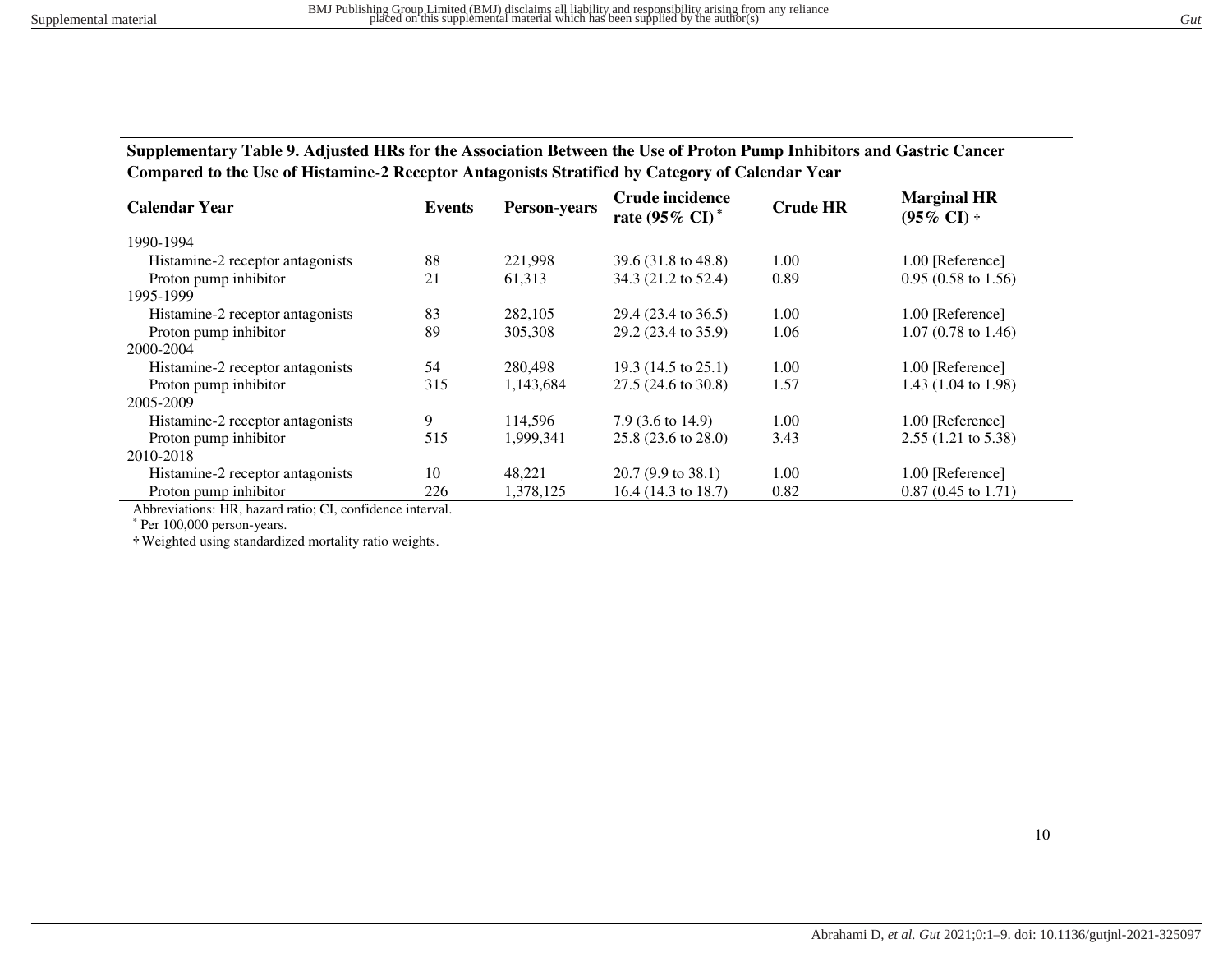**Supplementary Table 10. Crude and Adjusted HRs for the Association Between the Use of Proton Pump Inhibitors and Gastric Cancer Compared to the Use of Histamine-2 Receptor Antagonists (Different Lag Periods)**

| <b>Length of Lag Period</b>      | Events | <b>Person-years</b> | Crude incidence<br>rate $(95\% \text{ CI})^*$ | Crude<br><b>HR</b> | Calendar-year<br>weighted HR   | <b>Marginal HR</b><br>$(95\% \text{ CI}) \dagger$ |  |
|----------------------------------|--------|---------------------|-----------------------------------------------|--------------------|--------------------------------|---------------------------------------------------|--|
| 3 years                          |        |                     |                                               |                    |                                |                                                   |  |
| Histamine-2 receptor antagonists | 136    | 649.219             | $20.9(17.6 \text{ to } 24.8)$                 | 1.00               | 1.00 [Reference]               | 1.00 [Reference]                                  |  |
| Proton pump inhibitors           | 671    | 3,235,785           | $20.7(19.2 \text{ to } 22.4)$                 | 0.99               | 1.28 $(1.05 \text{ to } 1.56)$ | $1.75(1.06 \text{ to } 2.89)$                     |  |
| 5 years                          |        |                     |                                               |                    |                                |                                                   |  |
| Histamine-2 receptor antagonists | 102    | 441.939             | $23.1(18.8 \text{ to } 28.0)$                 | 1.00               | 1.00                           | 1.00 [Reference]                                  |  |
| Proton pump inhibitors           | 435    | 2.047.297           | $21.2(19.3 \text{ to } 23.3)$                 | 0.91               | 1.21 (0.96 to 1.52)            | 1.41 $(0.66 \text{ to } 3.00)$                    |  |
| 10 years                         |        |                     |                                               |                    |                                |                                                   |  |
| Histamine-2 receptor antagonists | 36     | 36,462              | 24.4 (17.1 to 33.8)                           | 1.00               | 1.00 [Reference]               | 1.00 [Reference]                                  |  |
| Proton pump inhibitors           | 95     | 490,853             | 19.4 (15.7 to 23.7)                           | 0.78               | $1.00$ (0.67 to 1.49)          | $2.21(0.94 \text{ to } 5.19)$                     |  |

<span id="page-10-0"></span>Abbreviations: HR, hazard ratio; CI, confidence interval.

\* Per 100,000 person-years.

**†**Weighted using standardized mortality ratio weights.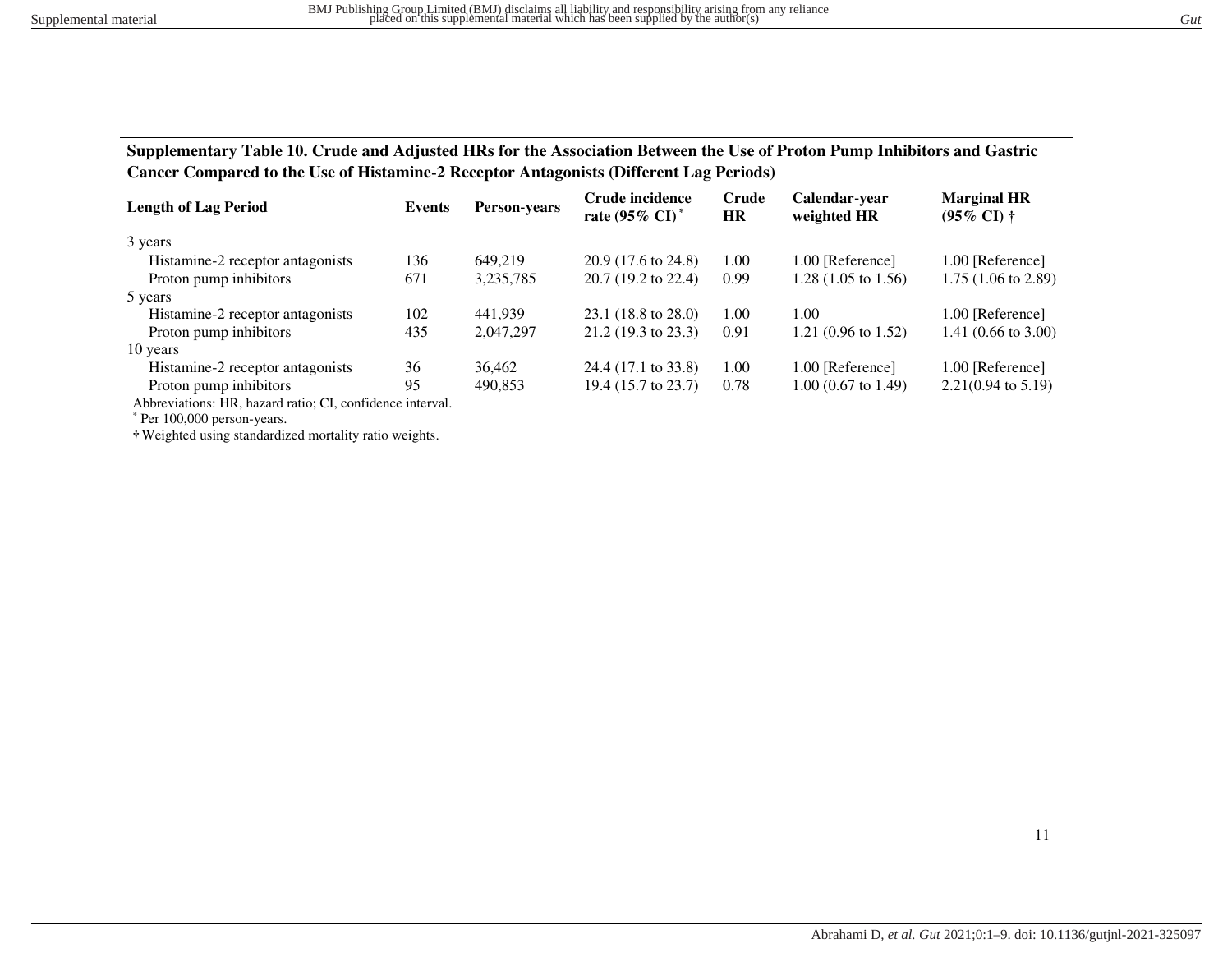| Supplementary Table 11. Crude and Adjusted HRs for the Association Between the Use of Proton Pump Inhibitors and Gastric |
|--------------------------------------------------------------------------------------------------------------------------|
| Cancer Compared to the Use of Histamine-2 Receptor Antagonists (Intention-to-treat Exposure Definition) *                |

| <b>Exposure</b>                  | Events | <b>Person-vears</b> | Crude incidence<br>rate $(95\% \text{ CI})^{\dagger}$ | Crude<br>HR | Calendar-year<br>weighted HR   | <b>Marginal HR</b><br>$(95\% \text{ CI})$ $\ddagger$ |
|----------------------------------|--------|---------------------|-------------------------------------------------------|-------------|--------------------------------|------------------------------------------------------|
| Histamine-2 receptor antagonists | 493    | ۔54,760,954         | $28.0(25.6 \text{ to } 30.6)$                         | 1.00        | 1.00 [Reference]               | 1.00 [Reference]                                     |
| Proton pump inhibitors           | .256   | 5.275.112           | $23.8(22.5 \text{ to } 25.2)$                         | 0.82        | 1.12 $(0.99 \text{ to } 1.26)$ | 1.26 (1.02 to 1.55)                                  |

Abbreviations: HR, hazard ratio; CI, confidence interval.

\* Did not censor on switch from PPI to H2RA or H2RA to PPI.

**†** Per 100,000 person-years.

<span id="page-11-0"></span>**‡**Weighted using standardized mortality ratio weights.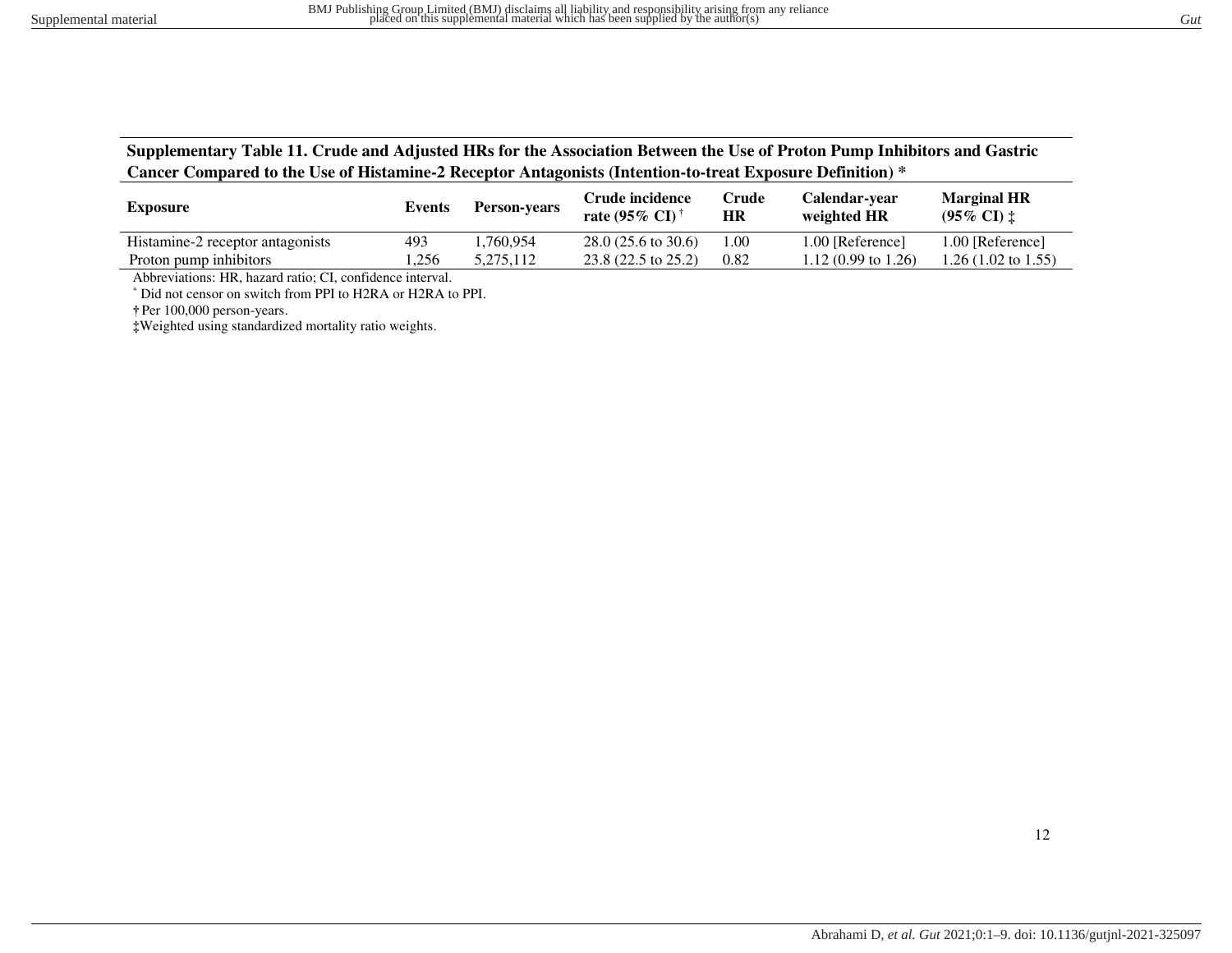# **Supplementary Table 12. Crude and Adjusted HRs for the Association Between the Use of Proton Pump Inhibitors and Gastric Cancer Compared to the Use of Histamine-2 Receptor Antagonists (Adjustment for IPCW)**

| <b>Exposure</b>                  | Events | <b>Person-years</b> | Crude incidence<br>rate $(95\% \text{ CI})^*$ | Crude<br>HR | Calendar-year<br>weighted HR   | <b>Marginal HR</b><br>$(95\% \text{ CI}) \dagger$ |
|----------------------------------|--------|---------------------|-----------------------------------------------|-------------|--------------------------------|---------------------------------------------------|
| Histamine-2 receptor antagonists | 244    | .253.913            | 19.5 $(17.1 \text{ to } 22.1)$                | 1.00        | 1.00 [Reference]               | 1.00 [Reference]                                  |
| Proton pump inhibitors           | .166   | 6.360.764           | 18.3 (17.3 to 19.4)                           | 0.93        | 1.41 $(1.20 \text{ to } 1.66)$ | $1.54(1.01 \text{ to } 2.35)$                     |
| $\sim$<br>$-$                    |        |                     |                                               |             |                                |                                                   |

Abbreviations: HR, hazard ratio; CI, confidence interval.

\* Per 100,000 person-years.

<span id="page-12-0"></span>**†** Weighted using standardized mortality ratio weights and inverse probability of censoring weights for death and switching.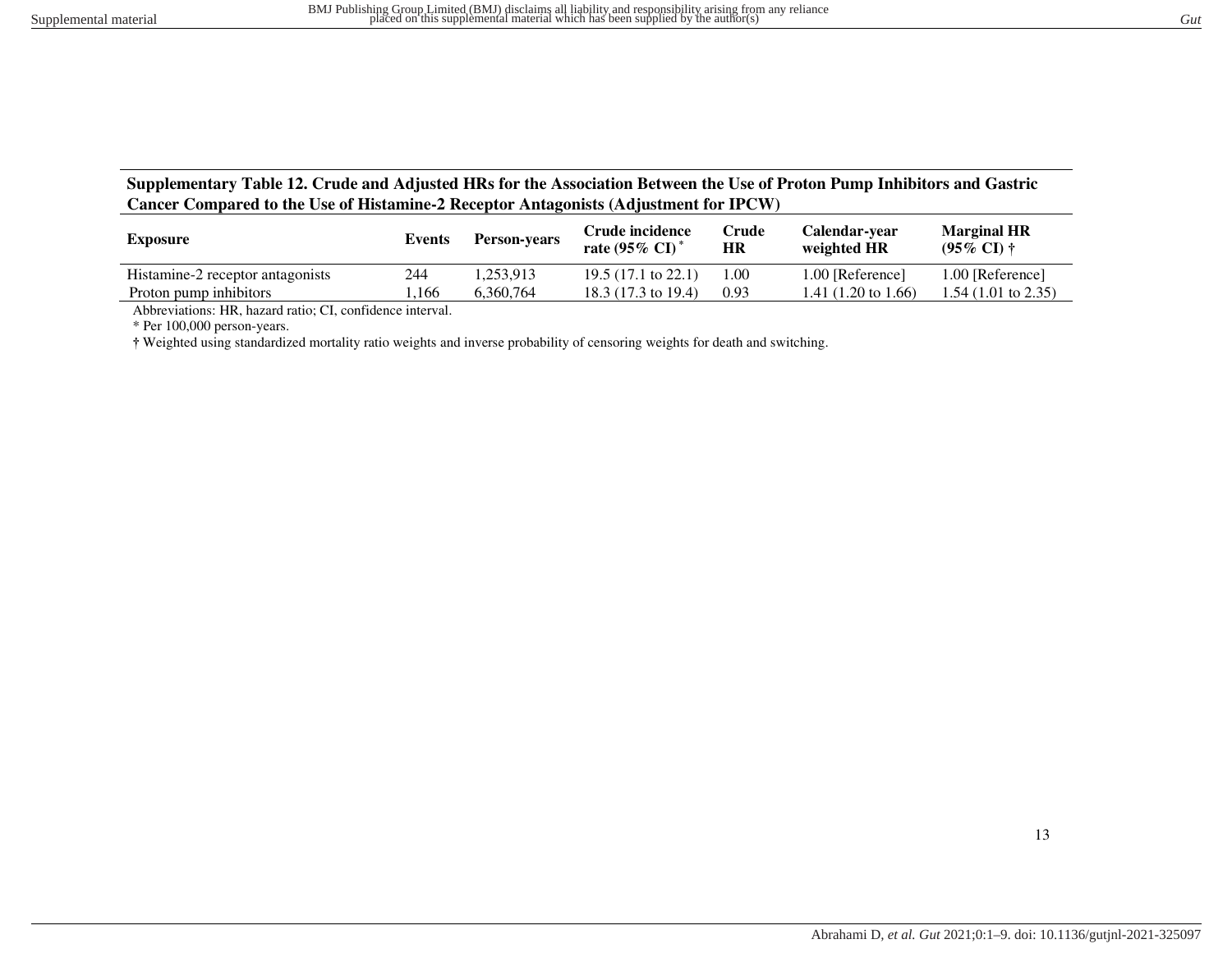## **Supplementary Table 13. Crude and Adjusted HRs for the Association Between the Use of Proton Pump Inhibitors and Gastric Cancer Compared to the Use of Histamine-2 Receptor Antagonists (Truncate Follow-up for Possible NDMA Contaminant)\***

| <b>Exposure</b>                  | Events | <b>Person-vears</b> | Crude incidence<br>rate $(95\% \text{ CI})^{\dagger}$ | Crude<br>HR | Calendar-vear<br>weighted HR   | <b>Marginal HR</b><br>$(95\% \text{ CI})$ $\ddagger$ |
|----------------------------------|--------|---------------------|-------------------------------------------------------|-------------|--------------------------------|------------------------------------------------------|
| Histamine-2 receptor antagonists | 243    | 932,052             | $26.1(22.9 \text{ to } 29.6)$                         | 1.00        | 1.00 [Reference]               | 1.00 [Reference]                                     |
| Proton pump inhibitors           | 1.113  | 4.497.921           | $24.7(23.3 \text{ to } 26.2)$                         | 0.94        | 1.33 $(1.14 \text{ to } 1.56)$ | 1.41 $(1.02 \text{ to } 1.94)$                       |

Abbreviations: HR, hazard ratio; CI, confidence interval.

\* Follow-up truncated on December 31, 2017.

**†** Per 100,000 person-years.

<span id="page-13-0"></span>**‡**Weighted using standardized mortality ratio weights.

14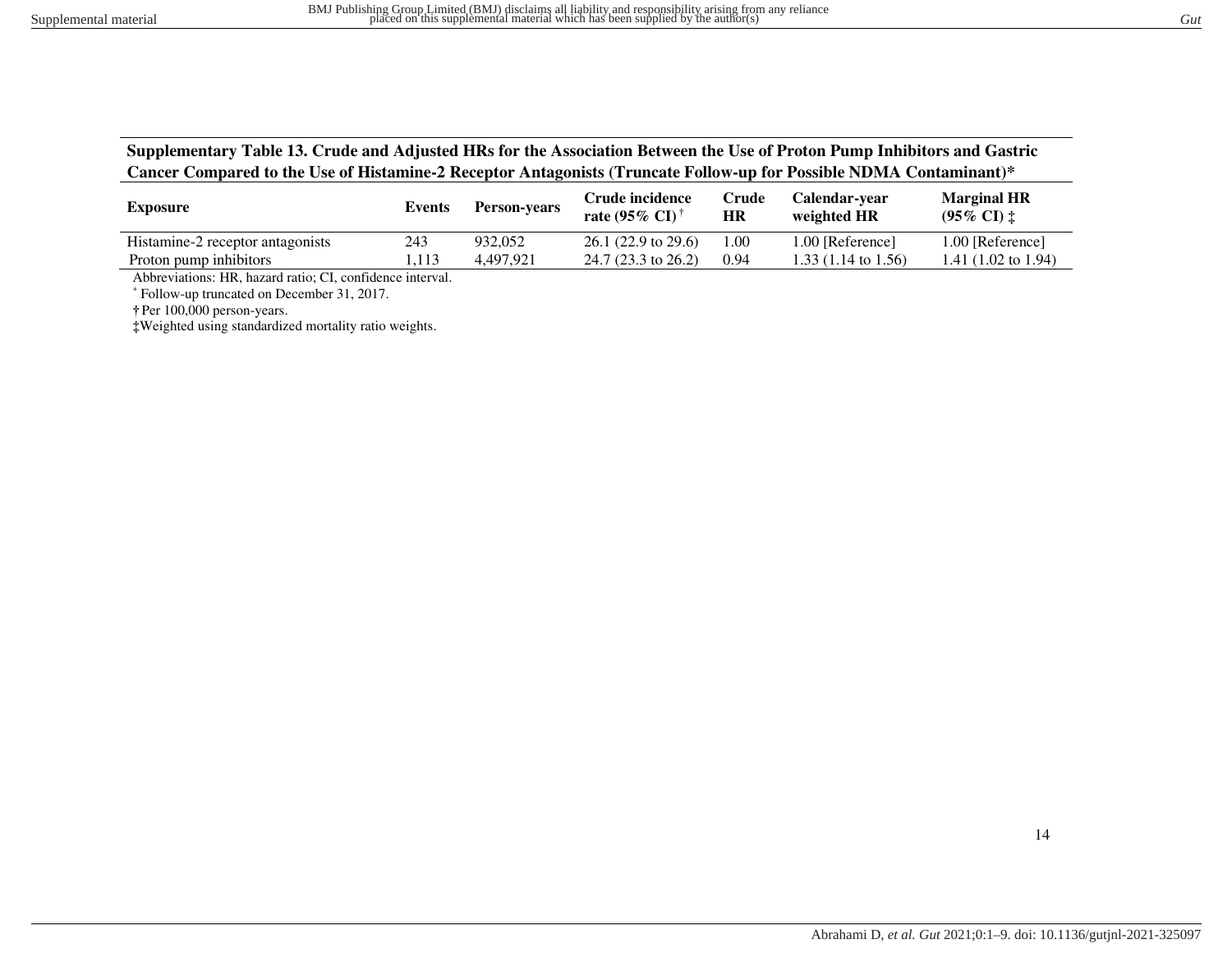# **Supplementary Table 14. Crude and Adjusted HRs for the Association Between the Use of Proton Pump Inhibitors and Gastric Cancer Compared to the Use of Histamine-2 Receptor Antagonists (HD-PS)\***

| <b>Exposure</b>                  | Events | <b>Person-vears</b> | Crude incidence<br>rate $(95\% \text{ CI})$ | <b>Crude HR</b> | <b>Marginal HR</b><br>$(95\% \text{ CI})$ $\ddagger$ |
|----------------------------------|--------|---------------------|---------------------------------------------|-----------------|------------------------------------------------------|
| Histamine-2 receptor antagonists | 244    | 947.396             | $25.8(22.6 \text{ to } 29.2)$               | .00             | 1.00 [Reference]                                     |
| Proton pump inhibitors           | .166   | 4.887.522           | $23.9(22.5 \text{ to } 25.3)$               | 0.92            | 1.48 (1.09 to 2.01)                                  |

Abbreviations: HR, hazard ratio; CI, confidence interval.

\* Treatment weights created using predefined covariates listed in the manuscript and 200 empirically selected covariates from the HD-PS algorithm. **†** Per 100,000 person-years.

<span id="page-14-0"></span>**‡**Weighted using standardized mortality ratio weights.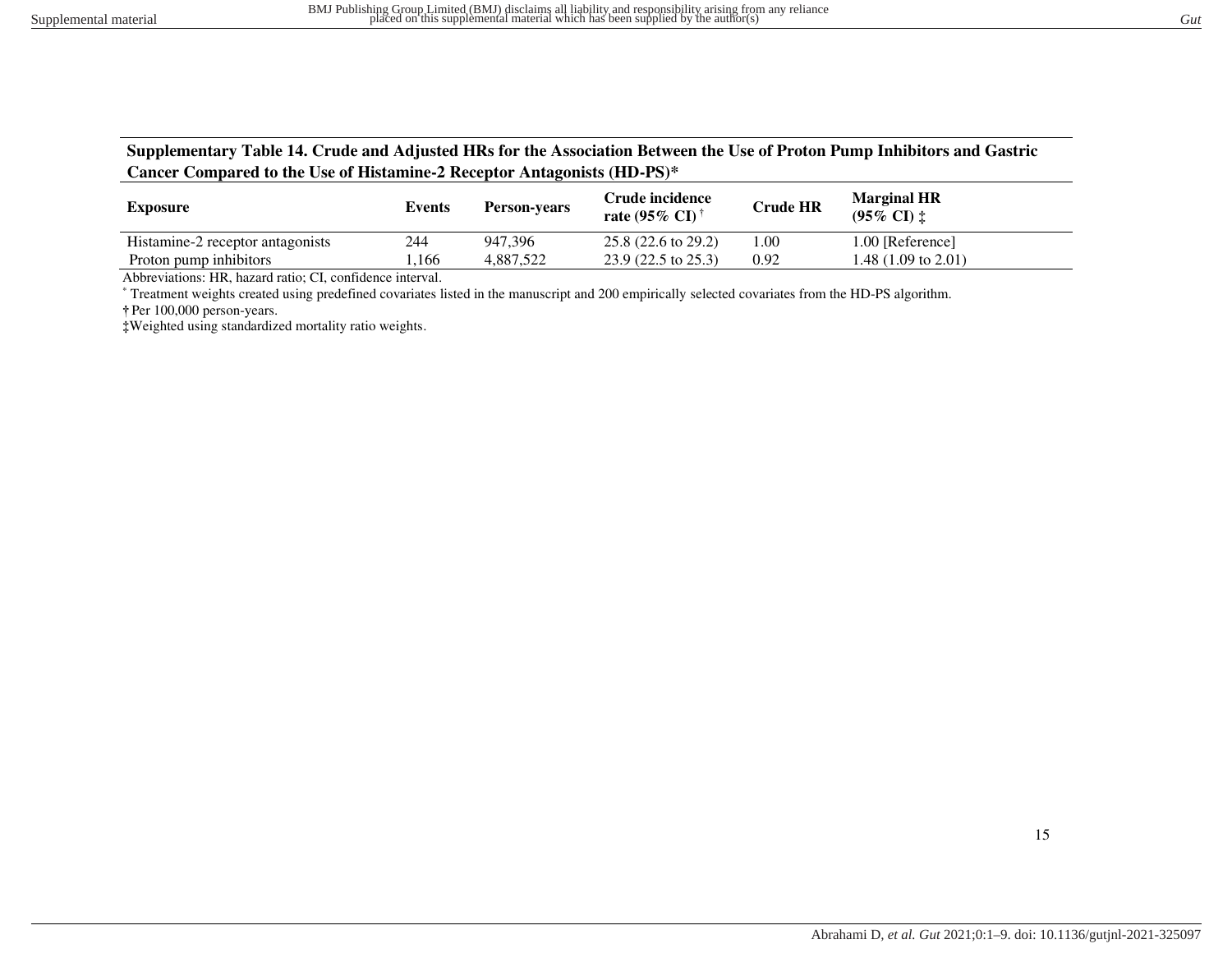<span id="page-15-0"></span>

|                  |                                                              | Supplementary Table 15. Sensitivity Analysis Without Assumptions for Unmeasured Confounding |                   |                   |                     |                     |                     |                   |                     |                   |                   |  |  |  |
|------------------|--------------------------------------------------------------|---------------------------------------------------------------------------------------------|-------------------|-------------------|---------------------|---------------------|---------------------|-------------------|---------------------|-------------------|-------------------|--|--|--|
|                  | Risk ratio for unmeasured confounder and outcome association |                                                                                             |                   |                   |                     |                     |                     |                   |                     |                   |                   |  |  |  |
|                  |                                                              |                                                                                             | 1.2               | 1.3               | 1.5                 | 1.8                 | 2.0                 | 2.5               | 3.0                 | 4.0               | 5.0               |  |  |  |
|                  |                                                              |                                                                                             | 1.41 (1.03-1.93)  | .39 (1.02-1.90)   | 1.37 (1.00-1.87)    | $1.34(0.98-1.83)$   | $1.33(0.97-1.82)$   | $1.31(0.95-1.78)$ | $1.29(0.94-1.76)$   | $1.27(0.93-1.73)$ | $1.26(0.92-1.72)$ |  |  |  |
| ᇰ                |                                                              | 1.3                                                                                         | $1.39(1.02-1.9)$  | $1.37(1.00-1.87)$ | $1.34(0.98-1.83)$   | $1.3(0.95-1.78)$    | $1.28(0.94-1.75)$   | $1.25(0.91-1.71)$ | $1.23(0.9-1.68)$    | $1.20(0.88-1.64)$ | $1.18(0.86-1.61)$ |  |  |  |
| ಕ<br>్లై         |                                                              | 1.5                                                                                         | $1.37(1.00-1.87)$ | $1.34(0.98-1.83)$ | $1.29(0.94-1.76)$   | $1.24(0.90-1.69)$   | $1.21(0.88-1.65)$   | $1.16(0.85-1.58)$ | $1.13(0.82 - 1.54)$ | $1.09(0.80-1.49)$ | $1.06(0.78-1.45)$ |  |  |  |
|                  |                                                              | 1.8                                                                                         | $1.34(0.98-1.83)$ | $1.3(0.95-1.78)$  | $1.24(0.90-1.69)$   | $1.16(0.85-1.59)$   | $1.13(0.82 - 1.54)$ | $1.06(0.78-1.45)$ | $1.02(0.75-1.39)$   | $0.97(0.71-1.32)$ | $0.93(0.68-1.28)$ |  |  |  |
|                  |                                                              | 2.0                                                                                         | $1.33(0.97-1.82)$ | $1.28(0.94-1.75)$ | $1.21(0.88-1.65)$   | $1.13(0.82 - 1.54)$ | $1.09(0.80-1.49)$   | $1.02(0.74-1.39)$ | $0.97(0.71-1.32)$   | $0.91(0.66-1.24)$ | $0.87(0.64-1.19)$ |  |  |  |
| 톱                |                                                              | 2.5                                                                                         | $1.31(0.95-1.78)$ | $1.25(0.91-1.71)$ | $1.16(0.85-1.58)$   | $1.06(0.78-1.45)$   | $1.02(0.74-1.39)$   | $0.93(0.68-1.27)$ | $0.87(0.64-1.19)$   | $0.80(0.58-1.09)$ | $0.75(0.55-1.03)$ |  |  |  |
| Risk<br>Ξ<br>ខ្ល |                                                              | 3.0                                                                                         | $1.29(0.94-1.76)$ | $1.23(0.90-1.68)$ | $1.13(0.82 - 1.54)$ | $1.02(0.75-1.39)$   | $0.97(0.71-1.32)$   | $0.87(0.64-1.19)$ | $0.81(0.59-1.1)$    | $0.73(0.53-0.99)$ | $0.68(0.49-0.92)$ |  |  |  |
|                  |                                                              | 4.0                                                                                         | 1.27 (0.93-1.73)  | $.20(0.88-1.64)$  | 1.09 (0.80-1.49)    | $0.97(0.71-1.32)$   | $0.91(0.66-1.24)$   | $0.8(0.58-1.09)$  | $0.73(0.53-0.99)$   | $0.63(0.46-0.87)$ | $0.58(0.42-0.79)$ |  |  |  |
|                  |                                                              | 5.0                                                                                         | 1.26 (0.92-1.72)  | $1.18(0.86-1.61)$ | 1.06 (0.78-1.45)    | $0.93(0.68-1.28)$   | $0.87(0.64-1.19)$   | $0.75(0.55-1.03)$ | $0.68(0.49-0.92)$   | $0.58(0.42-0.79)$ | $0.52(0.38-0.71)$ |  |  |  |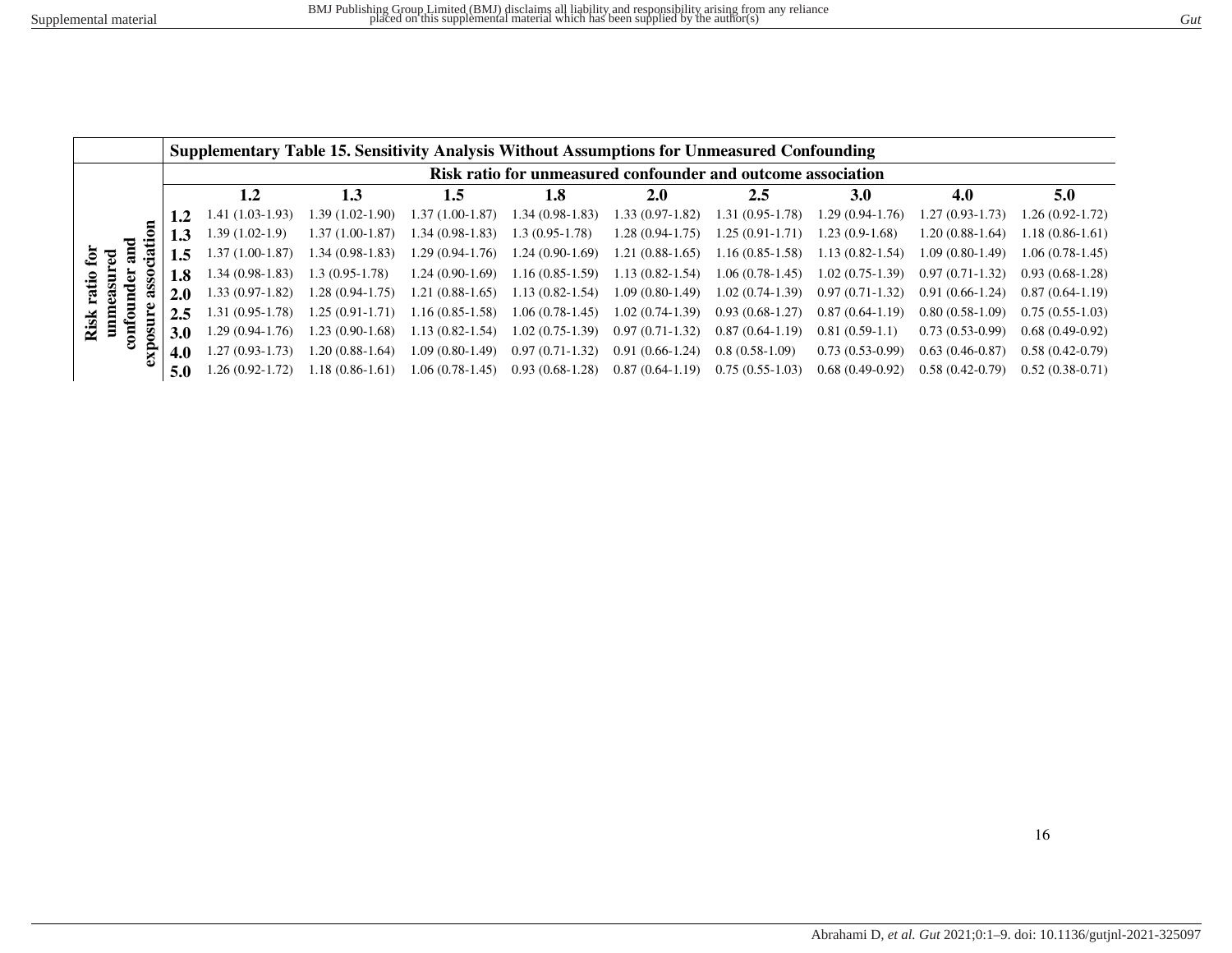# <span id="page-16-0"></span>**Supplementary Method 1. Inverse Probability of Censoring Weights**

We used inverse probability of censoring weighting to assess the potential impact of differential censoring from drug switching (i.e. PPI users adding-on/switching to H2RAs, and vice versa) (1, 2), and to investigate death as a competing risk between PPI and H2RA users (3). This analysis was completed in three steps.

# **Step 1:**

For both exposure groups, the follow-up period will be sudivided into one-year intervals. Inverse probability of censoring weights (IPCWs) were fit using logistic regression to predict the probability of remaining uncensored (i.e. not switching or adding on from PPI to H2RA and vice versa) at a given interval, conditional on the following variables, all measured in the previous interval: age, sex, alcohol related disorders (alcohol dependency, alcoholic cirrhosis of the liver, alcoholic hepatitis, hepatic failure), smoking status (current, former, never, unknown), body mass index, atrial fibrillation, anemia, cancer (excluding non-melanoma skin cancer), congestive heart failure, gastric metaplasia, hypercholesterolemia, hypertension, venous thromboembolism, chronic kidney disease, stroke, hernia, gastrointestinal bleeding, dialysis, gastric surgery, indications for acid suppressant drug use (approved indications: Barrett's esophagus, *Helicobacter pylori* infection, gastro-oesophageal reflux disease, peptic ulcer disease, dyspepsia; off-label indications: gastritis/duodenitis and stomach pain) and use of the following medications: metformin, non-steroidal anti-inflammatory drugs, antiplatelets, dual antiplatelets, cyclooxygenase-2 inhibitors, synthetic prostaglandin analogs, selective serotonin reuptake inhibitors, anticoagulants and steroids.

**Step 2**: We repeated step 1 by fitting a logistic regression model for remaining alive at a given interval (i.e. not having death as a competing event), using the same covariates as above.

**Step 3:** Using the fitted logistic models generated in Steps 1 and 2, we took the product of the weights (i.e. inverse of the probability of being uncensored from drug switching and from not dying) across all intervals for a given patient. We then stabilized the weight for each patient using intercept only models as the numerator. Unstable weights were truncated at the 0.5<sup>th</sup> and 99.5<sup>th</sup> percentile. For each patient, the stabilized IPCWs generated in steps 1 and 2 were multiplied along with the standardized mortality ratio weights used in the primary model to generate an overall weight. Thus, stabilized IPCWs and treatment weights were used to estimate the marginal hazard ratio of gastric cancer associated with the use of PPIs compared with H2RAs.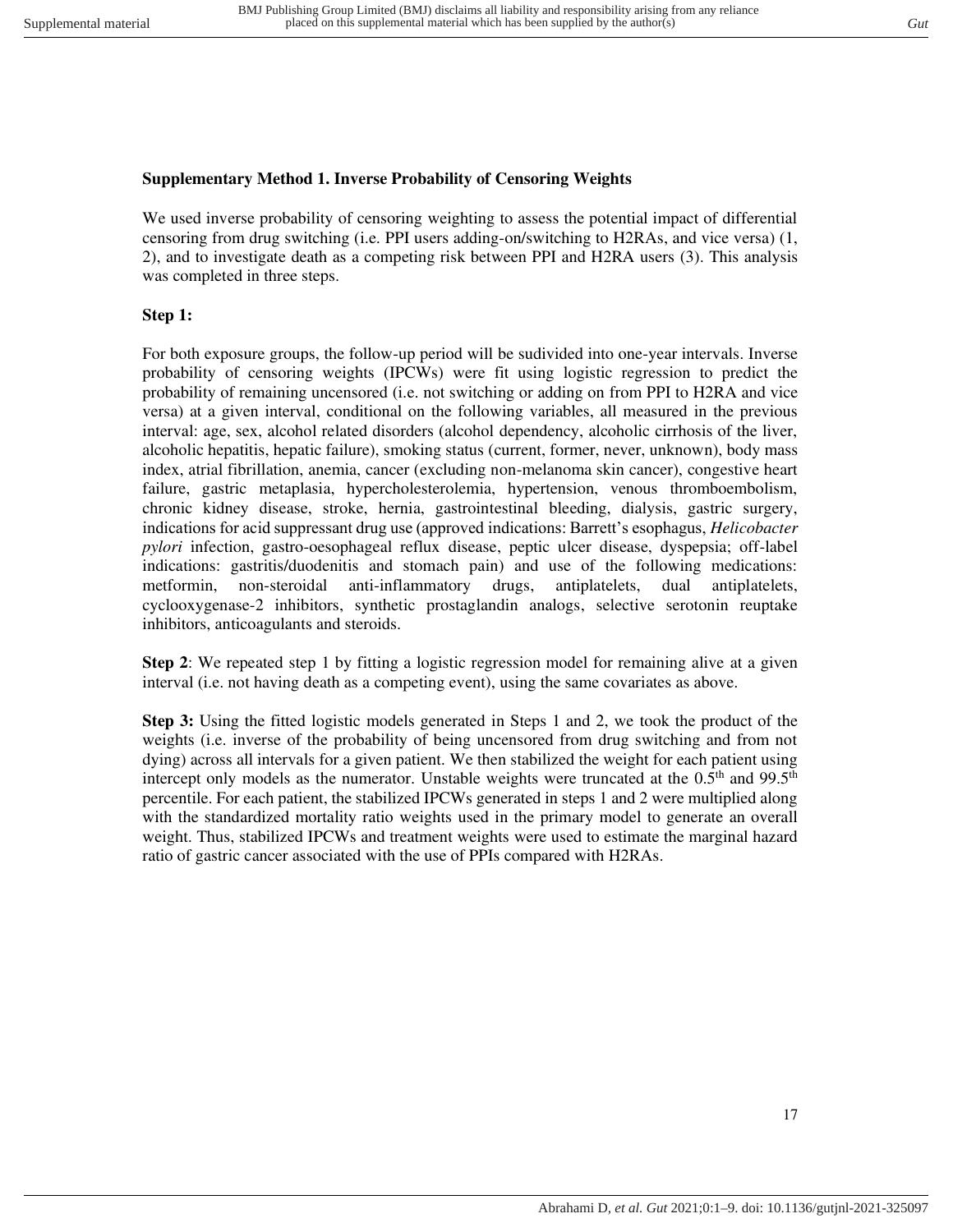# <span id="page-17-0"></span>**Supplementary Method 2. High-dimensional propensity-scores**

We used the high-dimensional propensity score (HD-PS) approach to reweigh our study population to investigate the impact of residual confounding. The HD-PS is a seven-step algorithm which empirically selects covariates from different data dimensions based on their prevalence and potential for confounding (4). The HD-PS represents an efficient means to control for confounding as adjustment is based on this summary score and not individual covariate values. The HD-PS model may also account for some unmeasured confounding, as the empirically selected variables may include proxies for unmeasured or unknown confounders (5).

Using the HD-PS algorithm, we empirically selected 200 covariates, in addition to the prespecified covariates listen in the manuscript and calendar year of cohort entry. Covariates were selected from five data dimensions, including prescriptions, procedures, diagnoses, disease history and administrative files. Propensity scores were then estimated using logistic regression as the predicted probability of receiving a PPI versus a H2RA, conditional on the empirically selected covariates, predefined covariates listed in the manuscript and calendar year of cohort entry. Using the estimated predicted probabilities, we reweighed the cohort using standardized mortality ratio weighting.(6) Patients exposed to PPIs were given a weight of 1, and patients exposed to H2RAs were given a weight of the odds of treatment probability (PS/[1-PS]) (6). Treatment weights were combined with IPCWs, and marginal hazard ratios for gastric cancer for users of PPIs compared to users of H2RAs were estimated.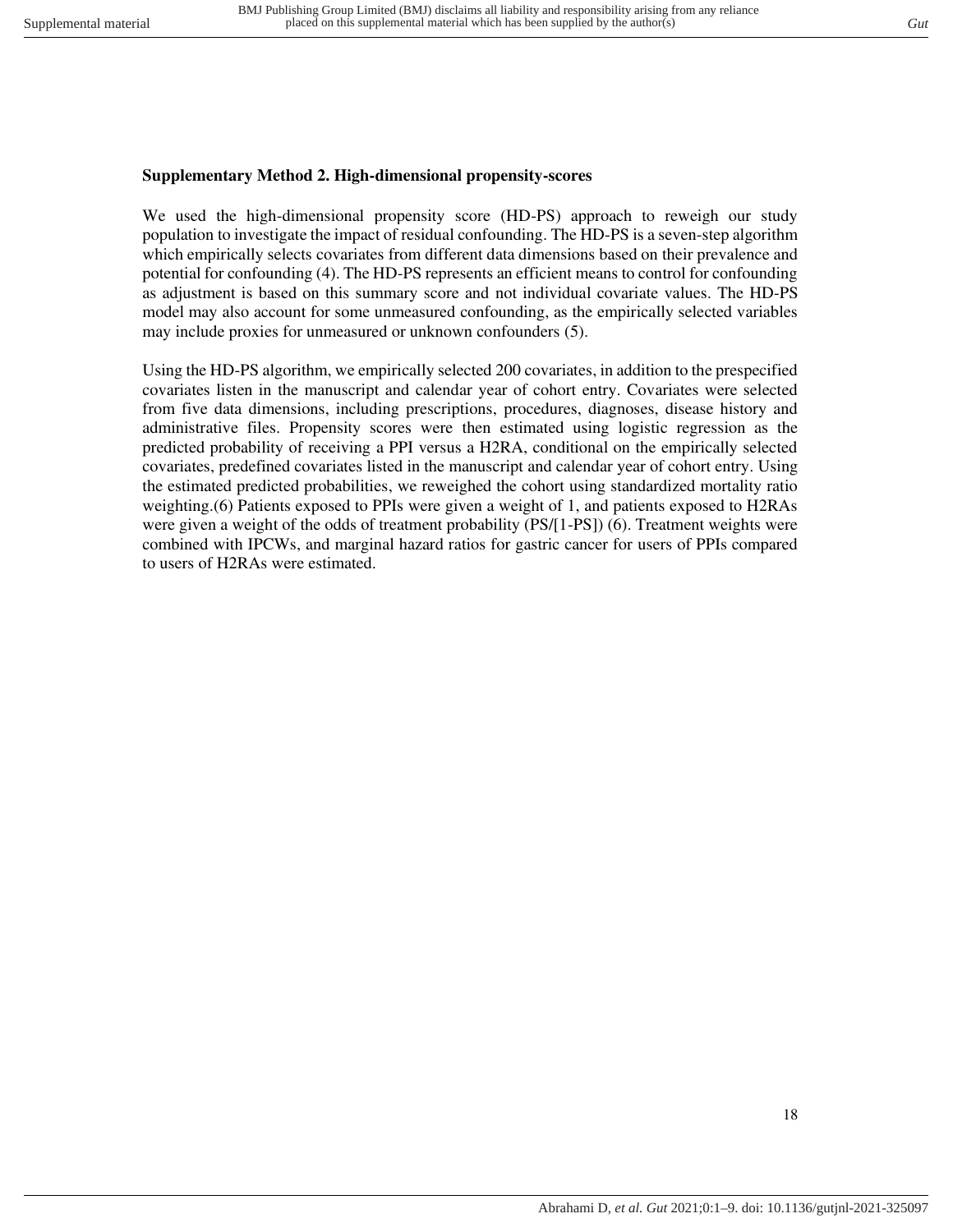### <span id="page-18-0"></span>**Supplementary Method 3. Sensitivity analysis without assumptions**

To assess the impact of residual confounding on the observed hazard ratio, we conducted a posthoc sensitivity analysis using the model proposed by Ding and VanderWeele (7). This model is a flexible approach to dealing with unmeasured confounding as it does not impose assumptions on the unmeasured confounder(s). Instead, the model derives a joint bounding factor and a sharp inequality. For an unmeasured confounder to explain away the observed hazard ratio, the sensitivity analysis parameters must satisfy the inequality. Thus, to nullify the observed hazard ratio observed in this study (HR: 1.45, 95% CI: 1.06 – 1.98), an unmeasured confounder would need to be strongly associated with both the exposure and the outcome (supplementary table 17). Should the strength of the association between an unmeasured confounder and the outcome have a magnitude of 3.0, this confounder would also need to be associated with the exposure to a magnitude of 2.0 to nullify the observed hazard ratio.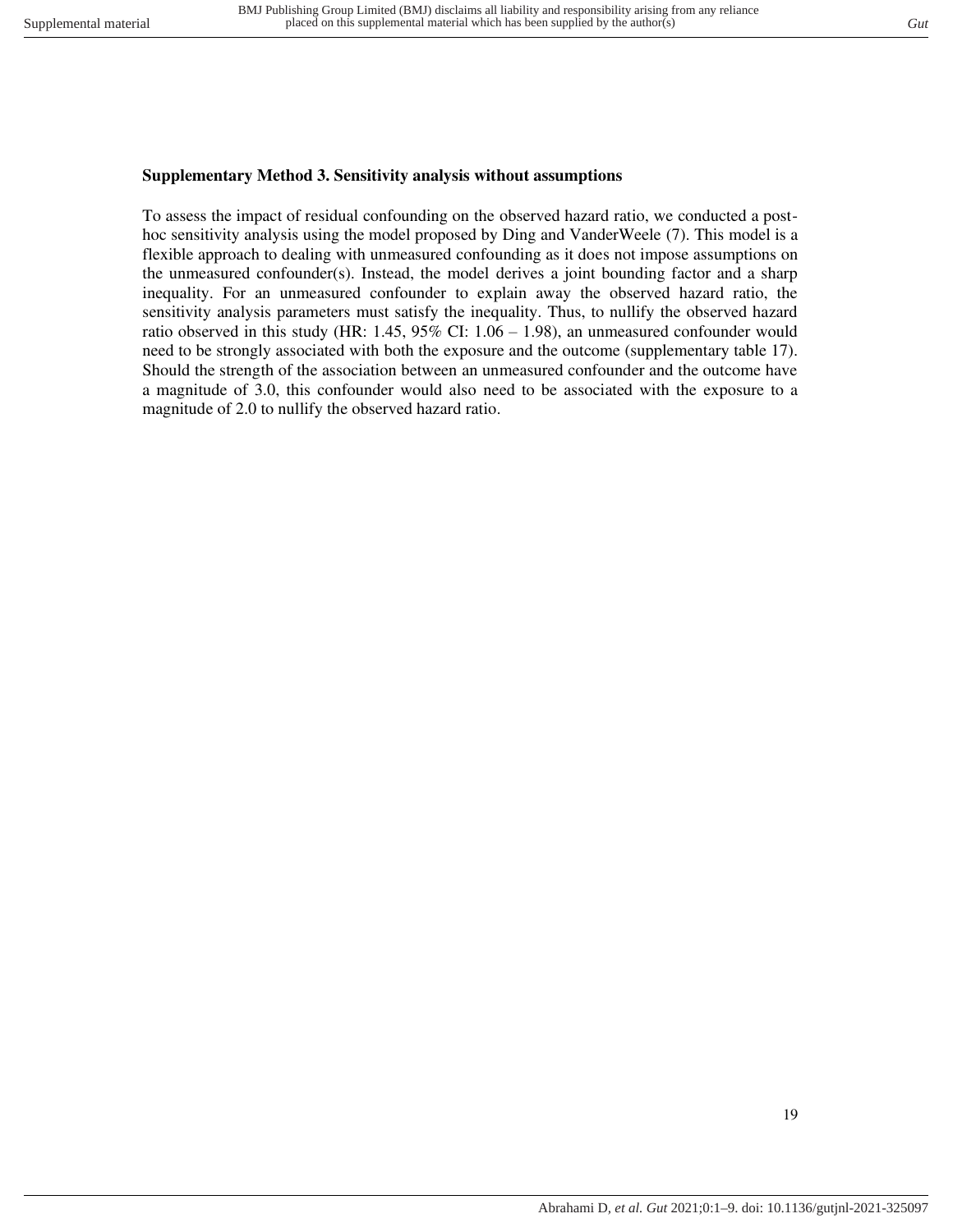# <span id="page-19-0"></span>**Supplementary Figure 1. Cohort Construction**



\* Concomitant PPI and H2RA use, inherited cancer syndromes, less than 1 year of follow-up. † Earliest of an incident diagnosis of gastric cancer, death from any cause, 1 year after switch between study drugs, end of registration, last collection date, or end of the study period (April 30, 2019), whichever occurs first.

Abbreviations: PPI: proton pump inhibitor; H2RA: histamine-2 receptor antagonist.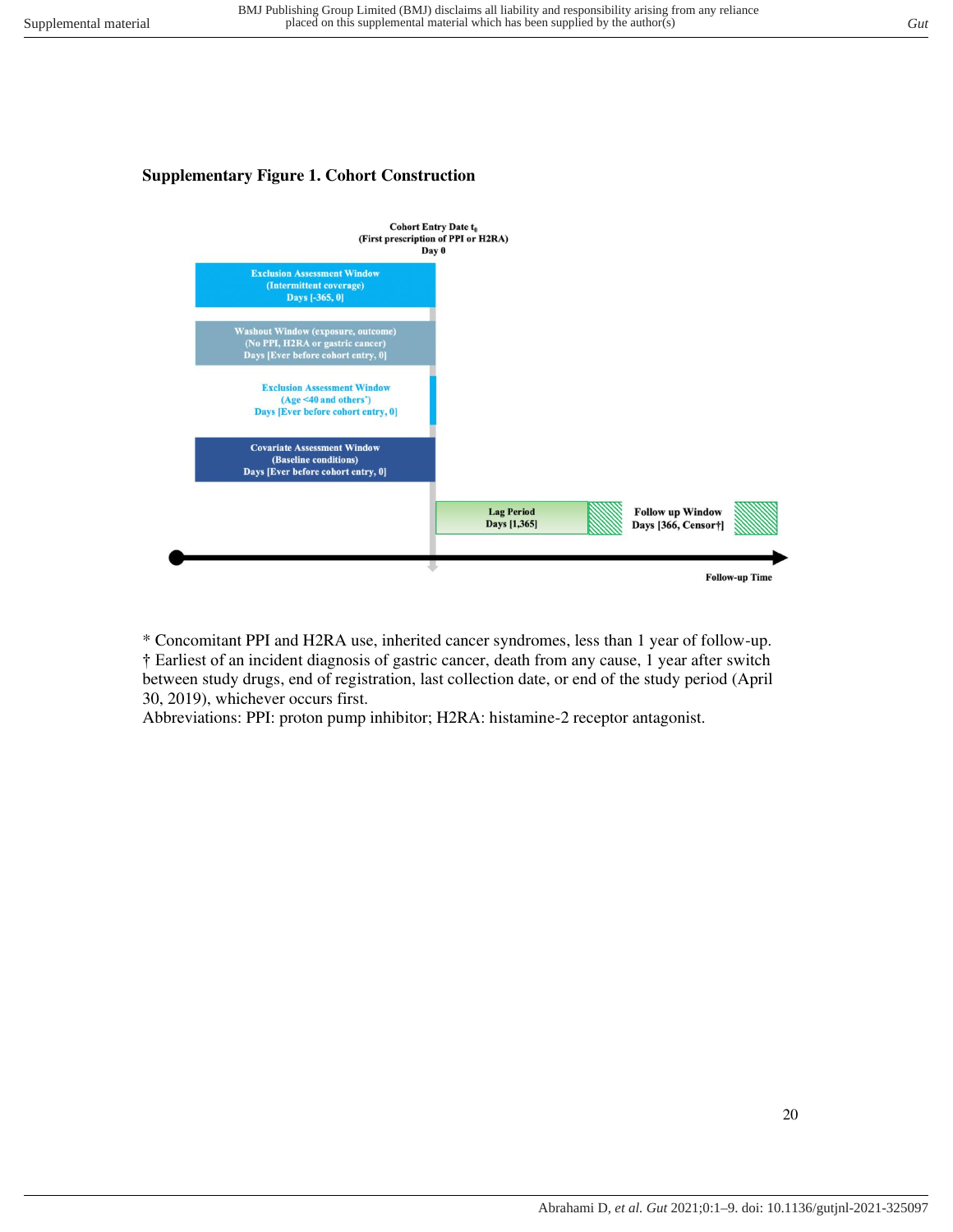

## <span id="page-20-0"></span>**Supplementary Figure 2. Restricted Cubic Spline of Cumulative Duration of Proton Pump Inhibitor Use**

Smooth restricted cubic spline curve using 5 knots of weighted hazard ratio of gastric cancer disease (solid line) and 95% confidence limits (dashed lines) as function of cumulative duration of proton pump inhibitor use. Cumulative duration was truncated at 4 years of use because of few events.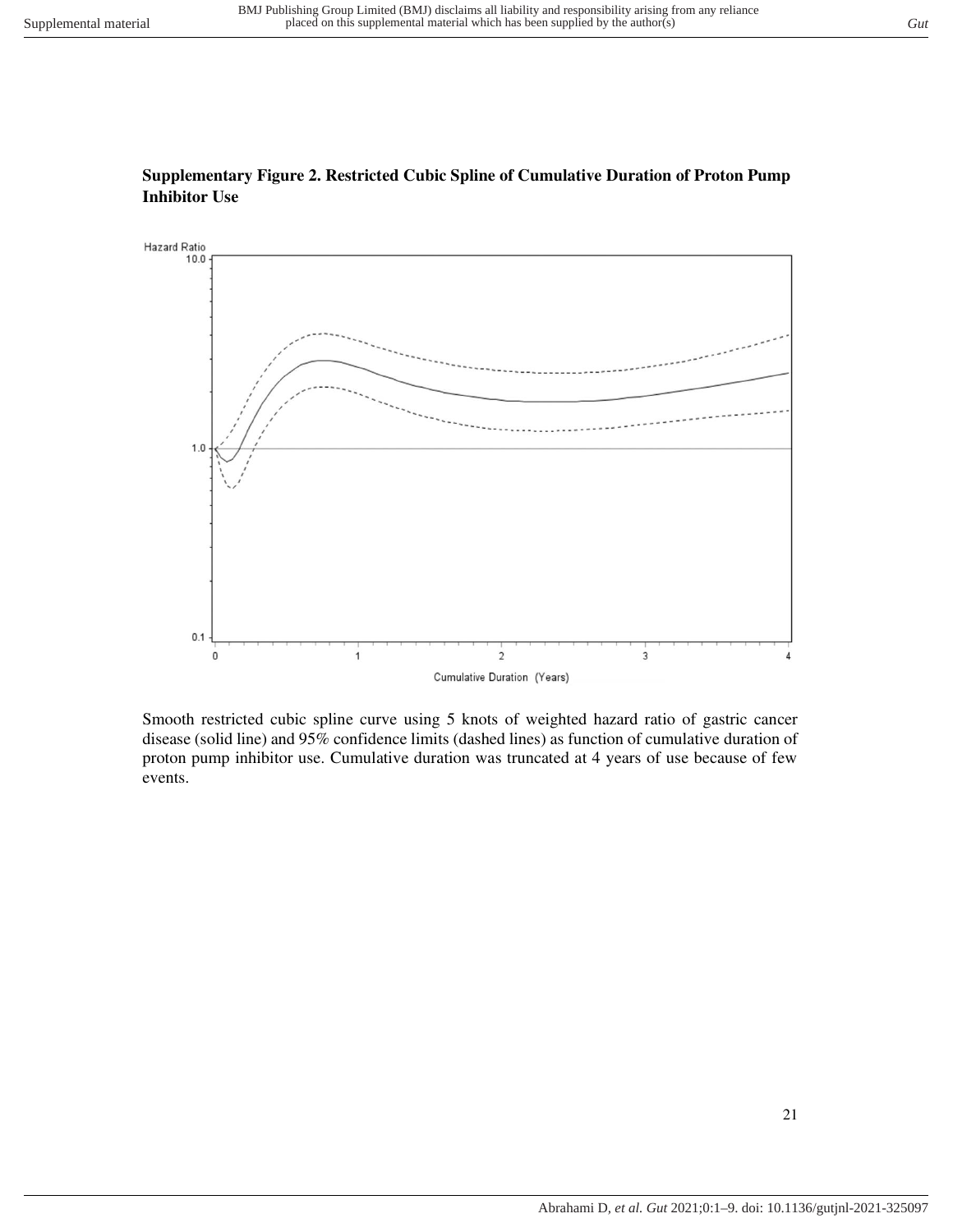

# <span id="page-21-0"></span>**Supplementary Figure 3. Restricted Cubic Spline of Cumulative Dose of Proton Pump Inhibitor Use**

Smooth restricted cubic spline curve using 5 knots of weighted hazard ratio of gastric cancer disease (solid line) and 95% confidence limits (dashed lines) as function of cumulative dose of proton pump inhibitor use. Cumulative dose was truncated at 29,200 mg of use, which is equivalent to 4 years of daily omeprazole 20 mg, because of few events.